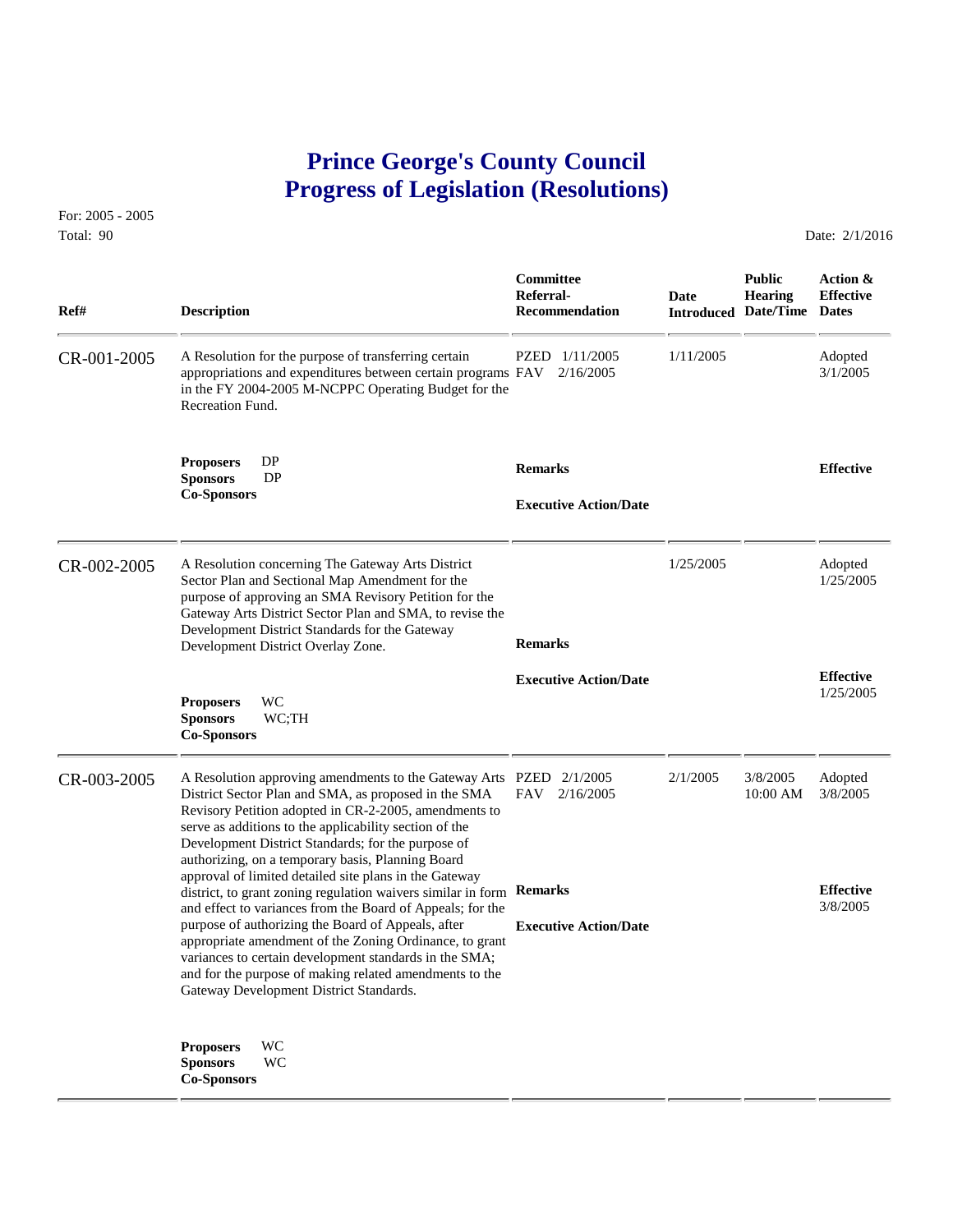## **For: 2005-2005 Prince George's County Council** Page 2 of 19<br> **Prince George's County Council** Page 2 of 19<br> **Progress of Legislation (Resolutions)** Date: 2/1/2016 **Total: 90 Progress of Legislation (Resolutions)**

| Ref#        | <b>Description</b>                                                                                                                                                                                                                                                                                                                                                                     | Committee<br>Referral-<br><b>Recommendation</b> | Date<br><b>Introduced</b> | <b>Public</b><br><b>Hearing</b><br>Date/Time | Action &<br><b>Effective</b><br><b>Dates</b> |
|-------------|----------------------------------------------------------------------------------------------------------------------------------------------------------------------------------------------------------------------------------------------------------------------------------------------------------------------------------------------------------------------------------------|-------------------------------------------------|---------------------------|----------------------------------------------|----------------------------------------------|
| CR-004-2005 | A Resolution approving grant funding from the<br>Department of Business and Economic Development's<br>Maryland Economic Development Assistance Fund in the<br>amount of \$36,800 to the Prince George's County<br>Economic Development Corporation for a feasibility<br>study relating to the expansion of the County's Foreign<br>Trade Zone and the marketing of the existing Zone.  | PZED 2/1/2005<br>FAV 2/16/2005                  | 2/1/2005                  |                                              | Adopted<br>3/1/2005                          |
|             |                                                                                                                                                                                                                                                                                                                                                                                        | <b>Remarks</b>                                  |                           |                                              | <b>Effective</b>                             |
|             | <b>Proposers</b><br>CO. EXEC.<br><b>Sponsors</b><br>TK<br><b>Co-Sponsors</b>                                                                                                                                                                                                                                                                                                           | <b>Executive Action/Date</b><br>S 3/7/2005      |                           |                                              |                                              |
| CR-005-2005 | A Resolution approving grant funding from the<br>Department of Business and Economic Development's<br>Maryland Economic Development Assistance Fund in an<br>amount not to exceed \$240,000 to the Maryland<br>Economic Development Corporation for the costs of a<br>feasibility study to determine the economic impact of<br>environmental issues related to five U.S. Department of | PZED 2/1/2005<br>FAV 2/16/2005                  | 2/1/2005                  |                                              | Adopted<br>3/1/2005                          |
|             | Defense sites within the State, including the Army<br>Research Laboratory in Adelphi, Maryland.                                                                                                                                                                                                                                                                                        | <b>Remarks</b>                                  |                           |                                              | <b>Effective</b>                             |
|             |                                                                                                                                                                                                                                                                                                                                                                                        | <b>Executive Action/Date</b><br>S 3/7/2005      |                           |                                              |                                              |
|             | <b>Proposers</b><br>CO. EXEC.<br><b>Sponsors</b><br>TK<br><b>Co-Sponsors</b>                                                                                                                                                                                                                                                                                                           |                                                 |                           |                                              |                                              |
| CR-006-2005 | A Resolution amending the Salary Plan of the County to<br>reflect the continuation of certain military leave benefits<br>and modification of the eligibility requirements for certain<br>military leave benefits                                                                                                                                                                       | PSFM 2/9/2005<br>$FAV(A)$ 2/9/2005              | 2/15/2005                 |                                              | Adopted<br>2/15/2005                         |
|             | CO. EXEC.<br><b>Proposers</b><br>SHD;TH;DCH;DP;CE;TD;TK;WC<br><b>Sponsors</b>                                                                                                                                                                                                                                                                                                          | <b>Remarks</b>                                  |                           |                                              | <b>Effective</b><br>2/26/2005                |
|             | <b>Co-Sponsors</b>                                                                                                                                                                                                                                                                                                                                                                     | <b>Executive Action/Date</b>                    |                           |                                              |                                              |
| CR-007-2005 | A Resolution approving the enactment of Ordinance<br>O-5-04 amending Chapter 5 of the Code of Cheverly<br>concerning residential storage                                                                                                                                                                                                                                               | PZED 2/15/2005<br>FAV 3/2/2005                  | 2/15/2005                 |                                              | Adopted<br>3/15/2005                         |
|             | <b>DCH</b><br><b>Proposers</b><br>DCH;DP;TD<br><b>Sponsors</b><br><b>Co-Sponsors</b>                                                                                                                                                                                                                                                                                                   | <b>Remarks</b>                                  |                           |                                              | <b>Effective</b>                             |
|             |                                                                                                                                                                                                                                                                                                                                                                                        | <b>Executive Action/Date</b>                    |                           |                                              |                                              |
|             |                                                                                                                                                                                                                                                                                                                                                                                        |                                                 |                           |                                              |                                              |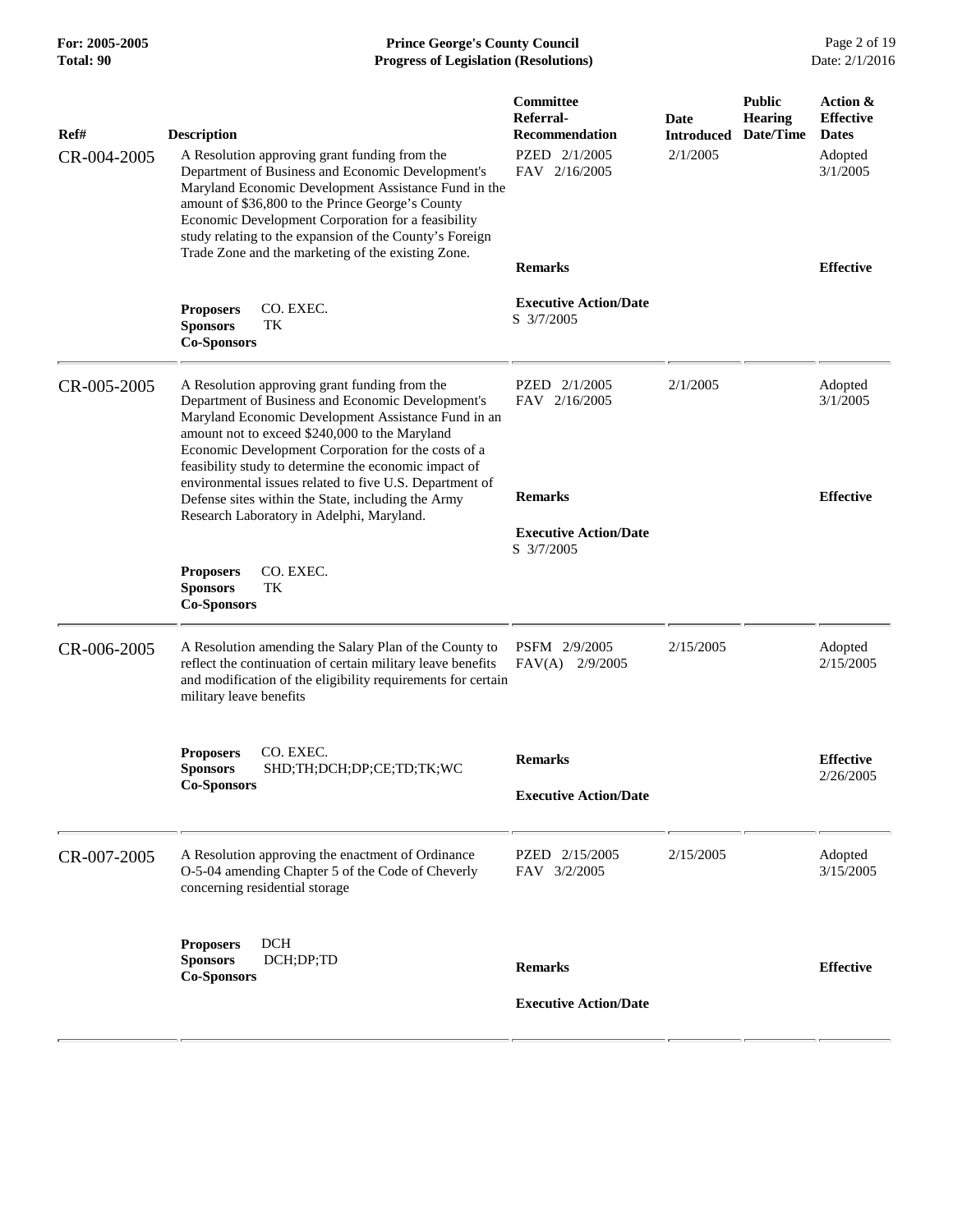| For: 2005-2005<br><b>Total: 90</b> | <b>Prince George's County Council</b><br>Date: 2/1/2016<br><b>Progress of Legislation (Resolutions)</b>                                                                                                                                                                                                                                                                                          |                                                                                                 |                                       |                                                                      |                                                                      |
|------------------------------------|--------------------------------------------------------------------------------------------------------------------------------------------------------------------------------------------------------------------------------------------------------------------------------------------------------------------------------------------------------------------------------------------------|-------------------------------------------------------------------------------------------------|---------------------------------------|----------------------------------------------------------------------|----------------------------------------------------------------------|
| Ref#<br>CR-008-2005                | <b>Description</b><br>A Resolution concerning the 2001 Water and Sewer Plan<br>(December 2004 Amendment Cycle) to change the water<br>and sewer category designations within the 2001 Water<br>and Sewer Plan                                                                                                                                                                                    | Committee<br>Referral-<br><b>Recommendation</b><br>THE $3/1/2005$<br>FAV(A)<br>4/14/2005        | Date<br><b>Introduced</b><br>3/1/2005 | <b>Public</b><br><b>Hearing</b><br>Date/Time<br>4/5/2005<br>10:00 AM | Action &<br><b>Effective</b><br><b>Dates</b><br>Adopted<br>4/19/2005 |
|                                    | CO. EXEC.<br><b>Proposers</b><br><b>Sponsors</b><br><b>SHD</b><br><b>Co-Sponsors</b>                                                                                                                                                                                                                                                                                                             | <b>Remarks</b><br><b>Executive Action/Date</b>                                                  |                                       |                                                                      | <b>Effective</b><br>4/22/2005                                        |
| CR-009-2005                        | A Resolution creating the Northgate College Park<br>Development District and providing for and determining<br>certain matters in connection with the issuance and<br>payment of special obligation bonds.                                                                                                                                                                                        | HELD 6/8/2005<br>HELD 10/19/2005<br>PSFM 11/1/2005<br>FAV 11/9/2005                             | 3/1/2005                              |                                                                      | Adopted<br>11/29/2005                                                |
|                                    | <b>Proposers</b><br>TH<br><b>TH</b><br><b>Sponsors</b><br><b>Co-Sponsors</b>                                                                                                                                                                                                                                                                                                                     | <b>Remarks</b><br>This Resolution was<br>vetoed<br><b>Executive Action/Date</b><br>V 12/20/2005 |                                       |                                                                      | <b>Effective</b>                                                     |
| CR-010-2005                        | A Resolution permitting the proceeds of special obligation PSFM 3/1/2005<br>bonds issued by the County to be used in conformity with HELD<br>applicable regulations of the U.S. Treasury Department to HELD<br>reimburse expenditures paid hereafter (or within 60 days<br>prior to the date hereof).                                                                                            | 6/8/2005<br>10/19/2005<br><b>FAV</b><br>11/9/2005                                               | 3/1/2005                              |                                                                      | Adopted<br>11/29/2005                                                |
|                                    | <b>Proposers</b><br>TH<br><b>Sponsors</b><br><b>TH</b><br><b>Co-Sponsors</b>                                                                                                                                                                                                                                                                                                                     | <b>Remarks</b><br>This Resolution was<br>vetoed<br><b>Executive Action/Date</b><br>V 12/20/2005 |                                       |                                                                      | <b>Effective</b>                                                     |
| CR-011-2005                        | A Resolution expressing the County Council's support for PSFM 3/1/2005<br>legislation to restore the right for ex-felons to register to<br>vote upon release from the custody of the Division of<br>Correction or local correctional facility and repeal the<br>provision of law that requires a waiting period for<br>ex-felons convicted of a subsequent crime prior to<br>registering to vote | FAV(A) 3/9/2005                                                                                 | 3/1/2005                              |                                                                      | Adopted<br>3/22/2005                                                 |
|                                    | TK<br><b>Proposers</b><br>TK;TH;CE;MB;WC;SHD;DCH<br><b>Sponsors</b><br><b>Co-Sponsors</b>                                                                                                                                                                                                                                                                                                        | <b>Remarks</b><br><b>Executive Action/Date</b>                                                  |                                       |                                                                      | <b>Effective</b><br>3/22/2005                                        |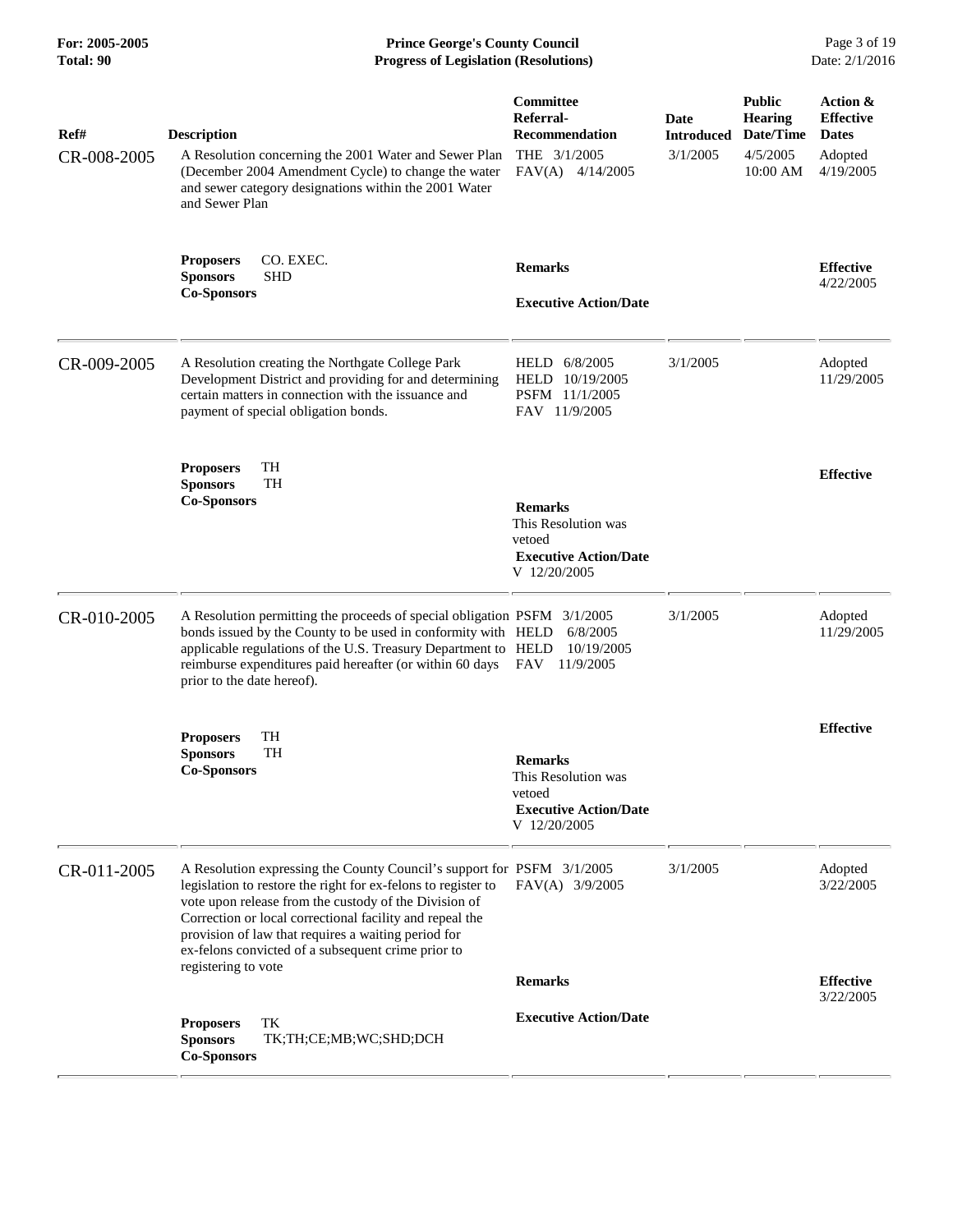**For: 2005-2005 Prince George's County Council** Page 4 of 19<br> **Prince George's County Council** Page 4 of 19<br> **Progress of Legislation (Resolutions)** Date: 2/1/2016 **Total: 90 Progress of Legislation (Resolutions)** 

| Ref#        | <b>Description</b>                                                                                                                                                                                                                                                                                               | Committee<br>Referral-<br><b>Recommendation</b> | Date<br><b>Introduced</b> | <b>Public</b><br><b>Hearing</b><br>Date/Time | Action &<br><b>Effective</b><br><b>Dates</b> |
|-------------|------------------------------------------------------------------------------------------------------------------------------------------------------------------------------------------------------------------------------------------------------------------------------------------------------------------|-------------------------------------------------|---------------------------|----------------------------------------------|----------------------------------------------|
| CR-012-2005 | A Resolution transferring a contingent appropriation in<br>the amount of \$350,000 from Non-Departmental<br>contingency to the Health Department for the Suitland<br><b>Health and Wellness Center</b>                                                                                                           | HEHS 3/8/2005<br>HELD 3/29/2005                 | 3/8/2005                  |                                              |                                              |
|             | CO. EXEC.<br><b>Proposers</b><br><b>Sponsors</b><br>MB;SHD;DCH<br><b>Co-Sponsors</b>                                                                                                                                                                                                                             | <b>Remarks</b>                                  |                           |                                              | <b>Effective</b>                             |
|             |                                                                                                                                                                                                                                                                                                                  | <b>Executive Action/Date</b>                    |                           |                                              |                                              |
| CR-013-2005 | A Resolution approving the terms and conditions of a<br>PILOT Agreement (Payment in Lieu of Taxes) for the<br>Fairview Apartments and Hillside Heights Apartments                                                                                                                                                | THE $3/15/2005$<br>5/12/2005<br><b>FAV</b>      | 3/15/2005                 |                                              | Adopted<br>6/7/2005                          |
|             | CO. EXEC.<br><b>Proposers</b><br><b>Sponsors</b><br>SHD;CE;DP;DCH;WC;MB;TK<br><b>Co-Sponsors</b>                                                                                                                                                                                                                 | <b>Remarks</b>                                  |                           |                                              | <b>Effective</b>                             |
|             |                                                                                                                                                                                                                                                                                                                  | <b>Executive Action/Date</b><br>S 6/23/2005     |                           |                                              |                                              |
| CR-014-2005 | A Resolution adding certain parcels of real estate to the<br>County's Inventory of Real Property Improvements,<br>declaring certain parcels of County-Owned Real Property<br>as surplus, and approving the County Executive's plan for<br>disposal of such parcels                                               | PSFM 3/29/2005<br>$FAV(A)$ 4/13/2005            | 3/29/2005                 | 5/3/2005<br>1:00 PM                          | Adopted<br>5/3/2005                          |
|             | CO. EXEC.<br><b>Proposers</b><br><b>Sponsors</b><br><b>DP</b><br><b>Co-Sponsors</b>                                                                                                                                                                                                                              | <b>Remarks</b><br><b>Executive Action/Date</b>  |                           |                                              | <b>Effective</b>                             |
| CR-015-2005 | A Resolution resolving inconsistencies between the Draft<br>Preliminary Master Plan for Henson Creek - South<br>Potomac and existing or proposed State or County<br>facilities and approving the transportation system in order<br>to obtain testimony at a forthcoming Planning                                 | <b>Remarks</b>                                  | 3/22/2005                 |                                              | Adopted<br>3/22/2005                         |
|             | Board/District Council public hearing.                                                                                                                                                                                                                                                                           | <b>Executive Action/Date</b>                    |                           |                                              | <b>Effective</b>                             |
|             | <b>Proposers</b><br>TK;MB<br><b>Sponsors</b><br>TK;MB;DCH;DP<br><b>Co-Sponsors</b>                                                                                                                                                                                                                               |                                                 |                           |                                              |                                              |
| CR-016-2005 | A Resolution resolving inconsistencies between the Draft<br>Preliminary Master Plan for Bowie and Vicinity and<br>existing or proposed State or County facilities and<br>approving the transportation system in order to obtain<br>testimony at a forthcoming Planning Board/District<br>Council public hearing. | <b>Remarks</b>                                  | 3/22/2005                 |                                              | Adopted<br>3/22/2005                         |
|             |                                                                                                                                                                                                                                                                                                                  | <b>Executive Action/Date</b>                    |                           |                                              | <b>Effective</b>                             |
|             | DP;SHD<br><b>Proposers</b><br><b>Sponsors</b><br>DP;SHD<br><b>Co-Sponsors</b>                                                                                                                                                                                                                                    |                                                 |                           |                                              |                                              |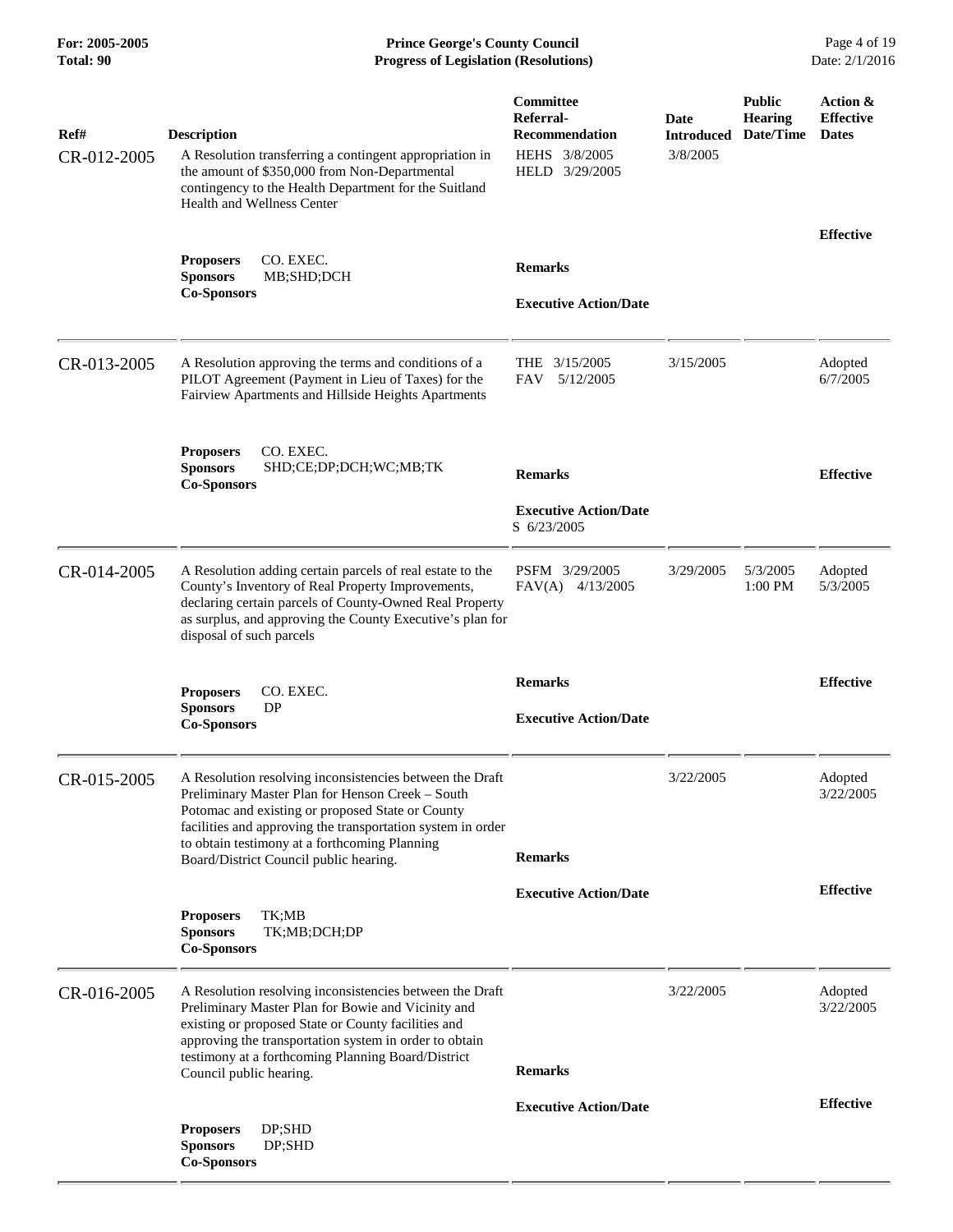**For: 2005-2005 Prince George's County Council** Page 5 of 19<br> **Prince George's County Council** Page 5 of 19<br> **Progress of Legislation (Resolutions)** Date: 2/1/2016 **Total: 90 Progress of Legislation (Resolutions)** 

| Ref#<br>CR-017-2005 | <b>Description</b><br>A Resolution establishing the Prescription Drug Benefits<br>Task Force to evaluate and advise the County on the<br>potential benefits of importing prescription drugs from<br>Canada and securing lower-priced prescription drugs for<br>current and retired County employees | Committee<br>Referral-<br><b>Recommendation</b><br>HEHS 3/29/2005<br>HELD 5/10/2005 | Date<br><b>Introduced</b><br>3/29/2005 | <b>Public</b><br><b>Hearing</b><br>Date/Time | Action &<br><b>Effective</b><br><b>Dates</b><br><b>Effective</b> |
|---------------------|-----------------------------------------------------------------------------------------------------------------------------------------------------------------------------------------------------------------------------------------------------------------------------------------------------|-------------------------------------------------------------------------------------|----------------------------------------|----------------------------------------------|------------------------------------------------------------------|
|                     | <b>Proposers</b><br>WC;TK;TD<br><b>Sponsors</b><br>WC;TK;TD;DCH;DP;CE;MB;SHD<br><b>Co-Sponsors</b>                                                                                                                                                                                                  | <b>Remarks</b><br><b>Executive Action/Date</b>                                      |                                        |                                              |                                                                  |
| CR-018-2005         | A Resolution amending the Prince George's County<br>2002-2011 Ten Year Solid Waste Management Plan by<br>adding the Lawrence Street Construction and Demolition<br>Debris Processing Facility located at 4700 Lawrence<br>Street.                                                                   | THE 4/5/2005<br>$FAV(A)$ 5/12/2005                                                  | 4/5/2005                               | 5/10/2005<br>10:00 AM                        | Adopted<br>5/25/2005                                             |
|                     | <b>DCH</b><br><b>Proposers</b><br><b>Sponsors</b><br><b>DCH</b><br><b>Co-Sponsors</b>                                                                                                                                                                                                               | <b>Remarks</b><br><b>Executive Action/Date</b>                                      |                                        |                                              | <b>Effective</b><br>6/2/2005                                     |
| CR-019-2005         | A Resolution expressing the Council's support for the<br>project submitted by the Economic Development and<br>Training Institute, Inc. (EDTI) to the State of Maryland<br>Department of Housing and Community Development for<br>participation in the Neighborhood Business Development<br>Program. | <b>Remarks</b>                                                                      | 4/5/2005                               |                                              | Adopted<br>4/5/2005                                              |
|                     | <b>SHD</b><br><b>Proposers</b><br><b>Sponsors</b><br>SHD;TK;MB;CE<br><b>Co-Sponsors</b>                                                                                                                                                                                                             | <b>Executive Action/Date</b>                                                        |                                        |                                              | <b>Effective</b>                                                 |
| CR-020-2005         | A Resolution adopting the County-wide Hazard<br>Mitigation Plan as required by the Federal Emergency<br>Management Agency in order to be eligible for Federal<br>assistance for any natural hazards                                                                                                 | C.O.W. 4/12/2005<br>HELD 4/12/2005<br>FAV 4/19/2005                                 | 4/12/2005                              |                                              | Adopted<br>4/26/2005                                             |
|                     | <b>Proposers</b><br>CO. EXEC.<br><b>Sponsors</b><br>TK;TD;WC<br><b>Co-Sponsors</b>                                                                                                                                                                                                                  | <b>Remarks</b><br><b>Executive Action/Date</b><br>S 4/26/2005                       |                                        |                                              | <b>Effective</b>                                                 |
| CR-021-2005         | A Resolution to amend certain revenues and expenditures PZED 4/12/2005<br>in the Approved Maryland-National Capital Park and<br>Planning Commission's Annual Budget for the Fiscal<br>Year 2004-2005.                                                                                               | FAV 4/20/2005                                                                       | 4/12/2005                              | 5/3/2005<br>1:00 PM                          | Adopted<br>5/3/2005                                              |
|                     | <b>Proposers</b><br>M-NCPPC<br><b>Sponsors</b><br>SHD<br><b>Co-Sponsors</b>                                                                                                                                                                                                                         | <b>Remarks</b><br><b>Executive Action/Date</b>                                      |                                        |                                              | <b>Effective</b>                                                 |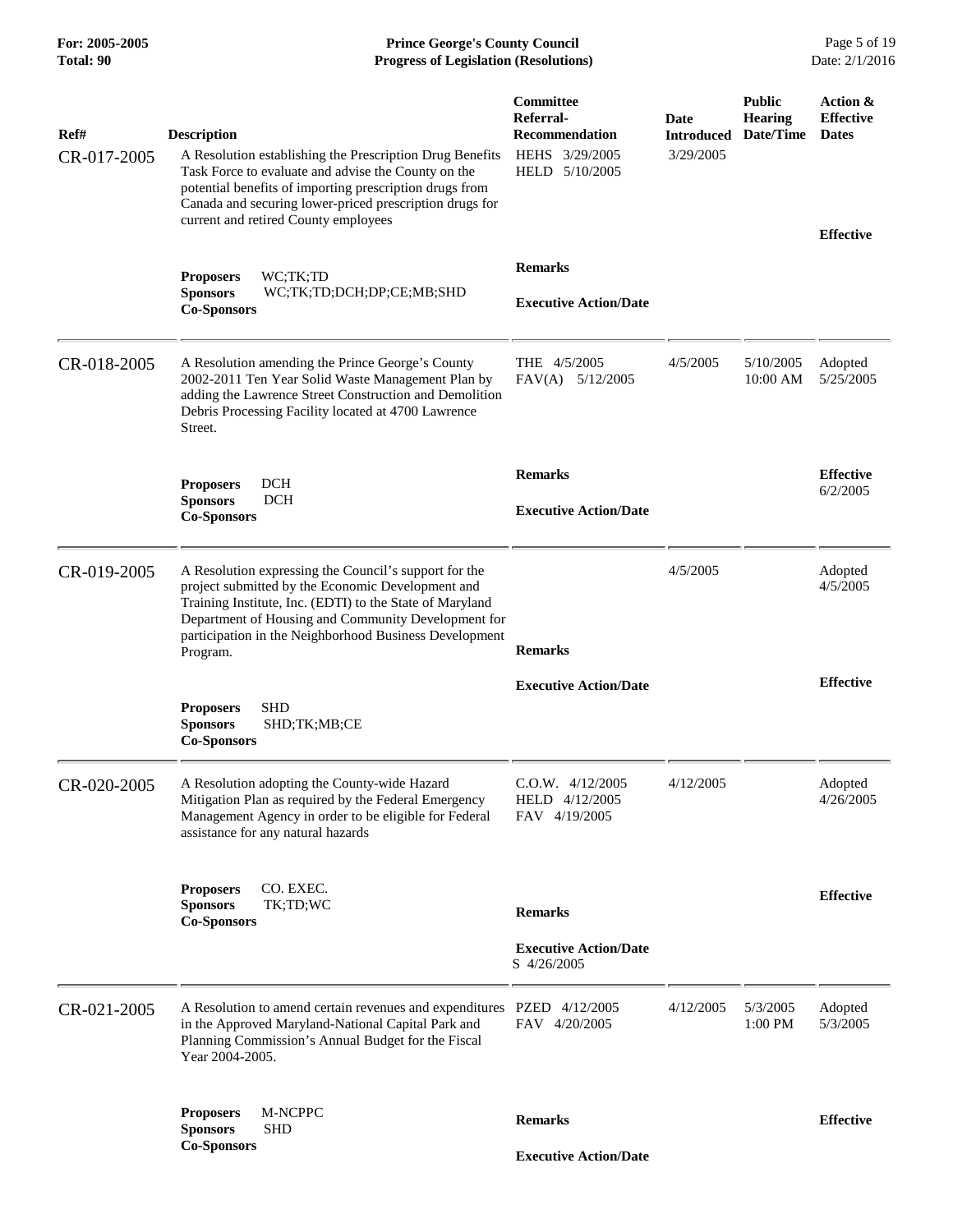| Total: 90   | <b>Progress of Legislation (Resolutions)</b>                                                                                                                                                                                                                                                                                      |                                                               |                                  |                                              |                                              |
|-------------|-----------------------------------------------------------------------------------------------------------------------------------------------------------------------------------------------------------------------------------------------------------------------------------------------------------------------------------|---------------------------------------------------------------|----------------------------------|----------------------------------------------|----------------------------------------------|
| Ref#        | <b>Description</b>                                                                                                                                                                                                                                                                                                                | Committee<br>Referral-<br><b>Recommendation</b>               | <b>Date</b><br><b>Introduced</b> | <b>Public</b><br><b>Hearing</b><br>Date/Time | Action &<br><b>Effective</b><br><b>Dates</b> |
| CR-022-2005 | A Resolution approving and adopting the Prince George's<br>County Annual Action Plan: FY 2006, consisting of<br>federal programs, including their federal funding<br>applications, which along with other resources, serve to<br>implement housing and community development<br>strategies set forth in the County's FY 2001-2005 | THE 4/12/2005<br>FAV(A) 5/17/2005                             | 4/12/2005                        | 5/16/2005<br>6:00 PM                         | Adopted<br>6/7/2005                          |
|             | Consolidated Plan, adopted by CR-10-2000, which Plan<br>was required by the U.S. Department of Housing and<br>Urban Development (HUD) as a prerequisite to<br>consideration of the funding applications.                                                                                                                          | <b>Remarks</b><br><b>Executive Action/Date</b><br>S 6/23/2005 |                                  |                                              | <b>Effective</b>                             |
|             | CO. EXEC.<br><b>Proposers</b><br><b>Sponsors</b><br>SHD;TD<br><b>Co-Sponsors</b>                                                                                                                                                                                                                                                  |                                                               |                                  |                                              |                                              |
| CR-023-2005 | A Resolution approving the Sector Plan and Sectional<br>Map Amendment (SMA) for the Tuxedo Road/Arbor<br>Street/Cheverly Metro Area.                                                                                                                                                                                              | $C.O.W.$ 4/5/2005<br>FAV 4/5/2005                             | 4/19/2005                        |                                              | Adopted<br>4/19/2005                         |
|             | M-NCPPC<br><b>Proposers</b><br><b>Sponsors</b><br>SHD;DCH;DP;CE;TD<br><b>Co-Sponsors</b>                                                                                                                                                                                                                                          | <b>Remarks</b><br><b>Executive Action/Date</b>                |                                  |                                              | <b>Effective</b><br>4/19/2005                |
| CR-024-2005 | A Resolution concerning the Capitol Heights Transit<br>District Overlay Zone for the purpose of establishing a<br>new Transit District Overlay Zone and Transit District<br>Development Plan (TDOZ/TDDP) for the Capitol Heights<br>Metro Area.                                                                                   | PZED 4/26/2005<br>FAV 5/18/2005                               | 4/26/2005                        |                                              | Adopted<br>6/7/2005                          |
|             | M-NCPPC<br><b>Proposers</b><br>SHD;DP;CE;TD<br><b>Sponsors</b><br><b>Co-Sponsors</b>                                                                                                                                                                                                                                              | <b>Remarks</b><br><b>Executive Action/Date</b>                |                                  |                                              | <b>Effective</b>                             |
| CR-025-2005 | A Resolution approving a revised reimbursement schedule PSFM 4/26/2005<br>for full or partial legal fees and court costs for Personnel<br>Board matters                                                                                                                                                                           | FAV 5/4/2005                                                  | 4/26/2005                        |                                              | Adopted<br>5/17/2005                         |
|             | CO. EXEC.<br><b>Proposers</b><br><b>SHD</b><br><b>Sponsors</b><br><b>Co-Sponsors</b>                                                                                                                                                                                                                                              | <b>Remarks</b><br><b>Executive Action/Date</b>                |                                  |                                              | <b>Effective</b>                             |
|             |                                                                                                                                                                                                                                                                                                                                   |                                                               |                                  |                                              |                                              |

**For: 2005-2005 Prince George's County Council** Page 6 of 19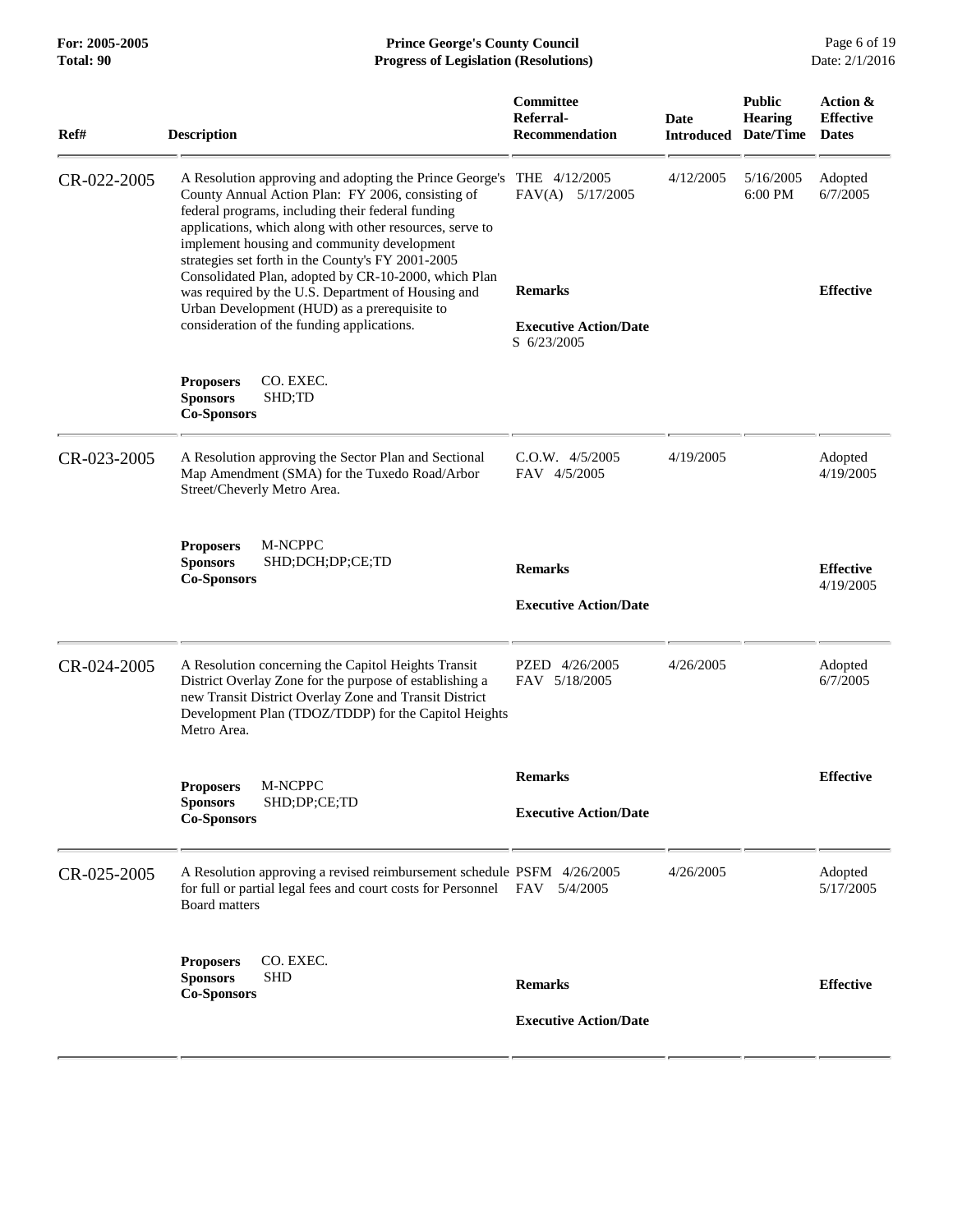**For: 2005-2005 Prince George's County Council** Page 7 of 19<br> **Prince George's County Council** Page 7 of 19<br> **Progress of Legislation (Resolutions)** Date: 2/1/2016 **Total: 90 Progress of Legislation (Resolutions)** 

| Ref#<br>CR-026-2005 | <b>Description</b><br>A Resolution approving the proposed financing for the                                                                                                                                                                                                                                                        | Committee<br>Referral-<br><b>Recommendation</b><br>THE 5/17/2005 | Date<br>Introduced<br>5/17/2005 | <b>Public</b><br><b>Hearing</b><br>Date/Time | Action &<br><b>Effective</b><br><b>Dates</b><br>Adopted |
|---------------------|------------------------------------------------------------------------------------------------------------------------------------------------------------------------------------------------------------------------------------------------------------------------------------------------------------------------------------|------------------------------------------------------------------|---------------------------------|----------------------------------------------|---------------------------------------------------------|
|                     | acquisition and new construction of Fort Washington<br>Manor Senior Housing, and a Negotiated Payments in<br>Lieu of Taxes (PILOT) Agreement                                                                                                                                                                                       | C.O.W. 6/9/2005                                                  |                                 |                                              | 6/14/2005                                               |
|                     | CO. EXEC.<br><b>Proposers</b><br><b>Sponsors</b><br>DCH;SHD;TK;CE<br><b>Co-Sponsors</b>                                                                                                                                                                                                                                            | <b>Remarks</b><br><b>Executive Action/Date</b>                   |                                 |                                              | <b>Effective</b>                                        |
|                     |                                                                                                                                                                                                                                                                                                                                    | S 6/23/2005                                                      |                                 |                                              |                                                         |
| CR-027-2005         | A Resolution concerning Supplementary Appropriations<br>of Federal, State and other funds in the amount of<br>\$7,525,732 to the Office of the State's Attorney, the<br>Department of Housing Community Development, the<br>Department of Social Services, the Health Department,<br>Fire/EMS Department and the Police Department | PSFM 5/3/2005<br>5/4/2005<br>FAV                                 | 5/3/2005                        |                                              | Adopted<br>5/17/2005                                    |
|                     |                                                                                                                                                                                                                                                                                                                                    | <b>Remarks</b>                                                   |                                 |                                              | <b>Effective</b>                                        |
|                     | CO. EXEC.<br><b>Proposers</b><br><b>Sponsors</b><br>SHD;DP;DCH;TD;WC<br><b>Co-Sponsors</b>                                                                                                                                                                                                                                         | <b>Executive Action/Date</b>                                     |                                 |                                              |                                                         |
| CR-028-2005         | A Resolution approving Fiscal Year 2005-2006 Operating<br>and Capital Budgets of the Washington Suburban Sanitary<br>Commission and recommendation of Water and Sewer<br>rates and Ad Valorem Tax Levies for Fiscal Year<br>2005-2006                                                                                              |                                                                  | 5/25/2005                       |                                              | Adopted<br>5/25/2005                                    |
|                     |                                                                                                                                                                                                                                                                                                                                    | <b>Remarks</b>                                                   |                                 |                                              |                                                         |
|                     | <b>SHD</b><br><b>Proposers</b><br><b>Sponsors</b><br>DCH;DP;CE;TH;WC<br><b>Co-Sponsors</b>                                                                                                                                                                                                                                         | <b>Executive Action/Date</b>                                     |                                 |                                              | <b>Effective</b><br>5/25/2005                           |
| CR-029-2005         | A Resolution approving the Washington Suburban<br>Sanitary Commission Fiscal Years 2006-2011 Capital<br>Improvement Program and FY 2006 Capital Budget for<br>Prince George's County for Water and Sewer                                                                                                                           |                                                                  | 5/25/2005                       |                                              | Adopted<br>5/25/2005                                    |
|                     |                                                                                                                                                                                                                                                                                                                                    | <b>Remarks</b>                                                   |                                 |                                              |                                                         |
|                     | <b>SHD</b><br><b>Proposers</b><br>SHD;DCH;TH;DP;CE;WC<br><b>Sponsors</b><br><b>Co-Sponsors</b>                                                                                                                                                                                                                                     | <b>Executive Action/Date</b>                                     |                                 |                                              | <b>Effective</b><br>5/25/2005                           |
| CR-030-2005         | A Resolution approving the Fiscal Year 2005-2006<br>Washington Suburban Transit Commission's<br>Administrative Budget                                                                                                                                                                                                              |                                                                  | 5/25/2005                       |                                              | Adopted<br>5/25/2005                                    |
|                     | <b>SHD</b><br><b>Proposers</b>                                                                                                                                                                                                                                                                                                     | <b>Remarks</b>                                                   |                                 |                                              |                                                         |
|                     | <b>Sponsors</b><br>SHD;TH;DCH;DP;CE;TD<br><b>Co-Sponsors</b>                                                                                                                                                                                                                                                                       | <b>Executive Action/Date</b>                                     |                                 |                                              | <b>Effective</b><br>5/25/2005                           |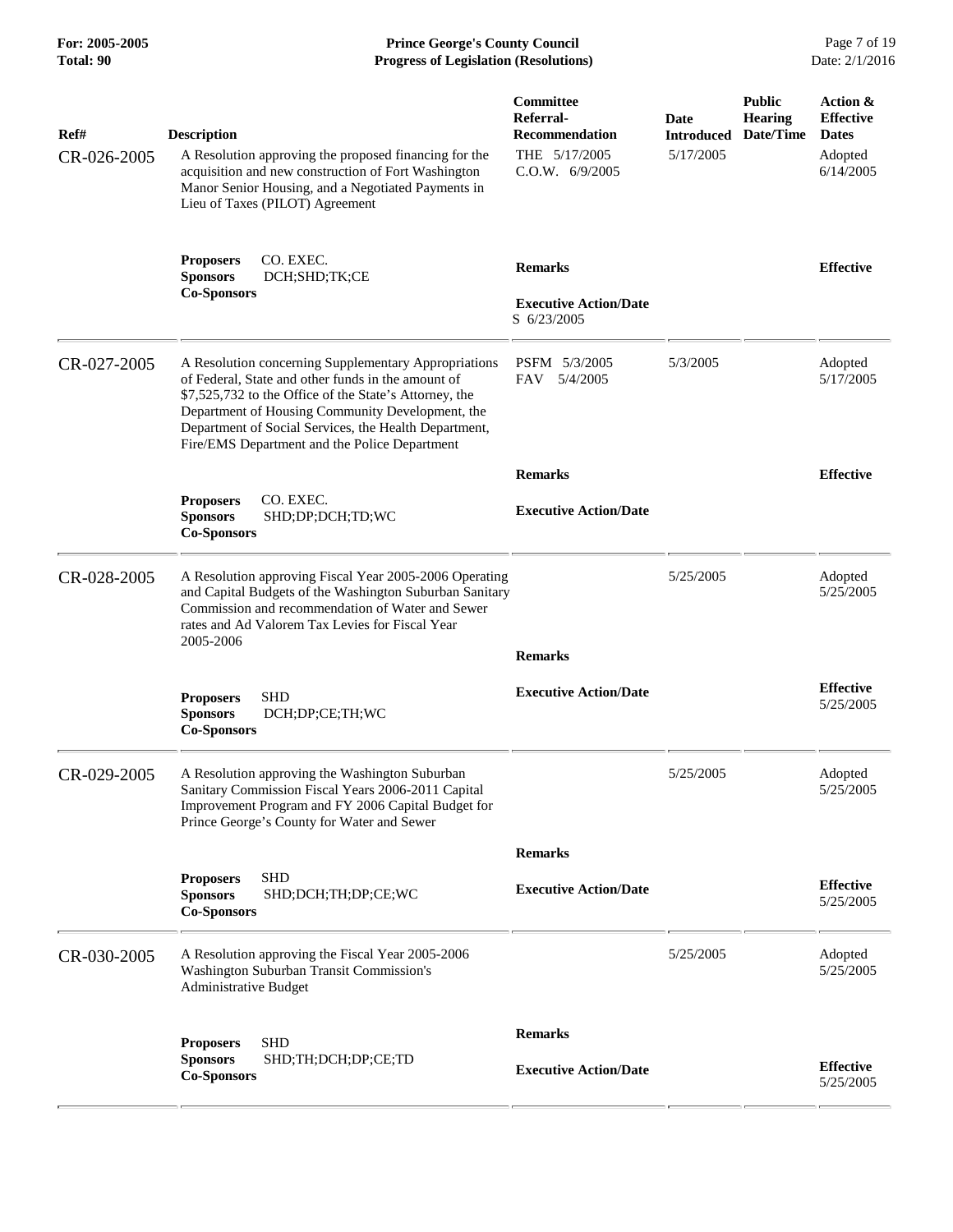**For: 2005-2005 Prince George's County Council** Page 8 of 19<br> **Prince George's County Council** Page 8 of 19<br> **Progress of Legislation (Resolutions)** Date: 2/1/2016 **Total: 90 Progress of Legislation (Resolutions)** 

| Ref#<br>CR-031-2005 | <b>Description</b><br>A Resolution concerning the Fiscal Year 2005-2006<br>Operating Budget and Capital Improvement Program of<br>the Revenue Authority of Prince George's County                                                                                     | Committee<br>Referral-<br><b>Recommendation</b>              | Date<br><b>Introduced</b><br>5/25/2005 | <b>Public</b><br><b>Hearing</b><br>Date/Time | Action &<br><b>Effective</b><br><b>Dates</b><br>Adopted<br>5/25/2005 |
|---------------------|-----------------------------------------------------------------------------------------------------------------------------------------------------------------------------------------------------------------------------------------------------------------------|--------------------------------------------------------------|----------------------------------------|----------------------------------------------|----------------------------------------------------------------------|
|                     | <b>SHD</b><br><b>Proposers</b><br>SHD;DP;CE;TH;WC<br><b>Sponsors</b><br><b>Co-Sponsors</b>                                                                                                                                                                            | <b>Remarks</b><br><b>Executive Action/Date</b>               |                                        |                                              | <b>Effective</b><br>5/25/2005                                        |
| CR-032-2005         | A Resolution concerning the Fiscal Year 2005-2006<br>Operating Budget and Capital Improvement Program of<br>the Redevelopment Authority of Prince George's County                                                                                                     |                                                              | 5/25/2005                              |                                              | Adopted<br>5/25/2005                                                 |
|                     | <b>SHD</b><br><b>Proposers</b><br><b>Sponsors</b><br>SHD;DCH;DP;CE;WC;TH<br><b>Co-Sponsors</b>                                                                                                                                                                        | <b>Remarks</b><br><b>Executive Action/Date</b>               |                                        |                                              | <b>Effective</b><br>5/25/2005                                        |
| CR-033-2005         | A Resolution declaring the intent of the County to issue<br>special obligation bonds and use the proceeds to pay or<br>reimburse expenditures for the costs of public<br>infrastructure improvements in the proposed Victoria<br><b>Falls Special Taxing District</b> | PSFM 5/10/2005<br>FAV(A) 6/8/2005                            | 5/10/2005                              |                                              | Adopted<br>6/21/2005                                                 |
|                     | CO. EXEC.<br><b>Proposers</b><br>SHD;TD<br><b>Sponsors</b><br><b>Co-Sponsors</b>                                                                                                                                                                                      | <b>Remarks</b><br><b>Executive Action/Date</b><br>S 7/5/2005 |                                        |                                              | <b>Effective</b><br>7/5/2005                                         |
| CR-034-2005         | A Resolution approving Procurement Regulations for the<br>Certified Sheltered Workshop Employment Program                                                                                                                                                             | PSFM 5/24/2005<br>FAV 6/8/2005                               | 5/24/2005                              |                                              | Adopted<br>6/21/2005                                                 |
|                     | CO. EXEC.<br>Proposers<br><b>SHD</b><br><b>Sponsors</b><br><b>Co-Sponsors</b>                                                                                                                                                                                         | <b>Remarks</b><br><b>Executive Action/Date</b>               |                                        |                                              | <b>Effective</b>                                                     |
| CR-035-2005         | A Resolution approving the enactment of Ordinance DH<br>05-02 amending Article IX, Sections 901 and 902 (a)(3)<br>and (10) of the City of District Heights Code concerning<br>residential parking.                                                                    |                                                              | 5/24/2005                              |                                              | Adopted<br>5/24/2005                                                 |
|                     |                                                                                                                                                                                                                                                                       | <b>Remarks</b>                                               |                                        |                                              |                                                                      |
|                     | <b>SHD</b><br><b>Proposers</b><br><b>Sponsors</b><br>SHD;CE;TK<br><b>Co-Sponsors</b>                                                                                                                                                                                  | <b>Executive Action/Date</b>                                 |                                        |                                              | <b>Effective</b>                                                     |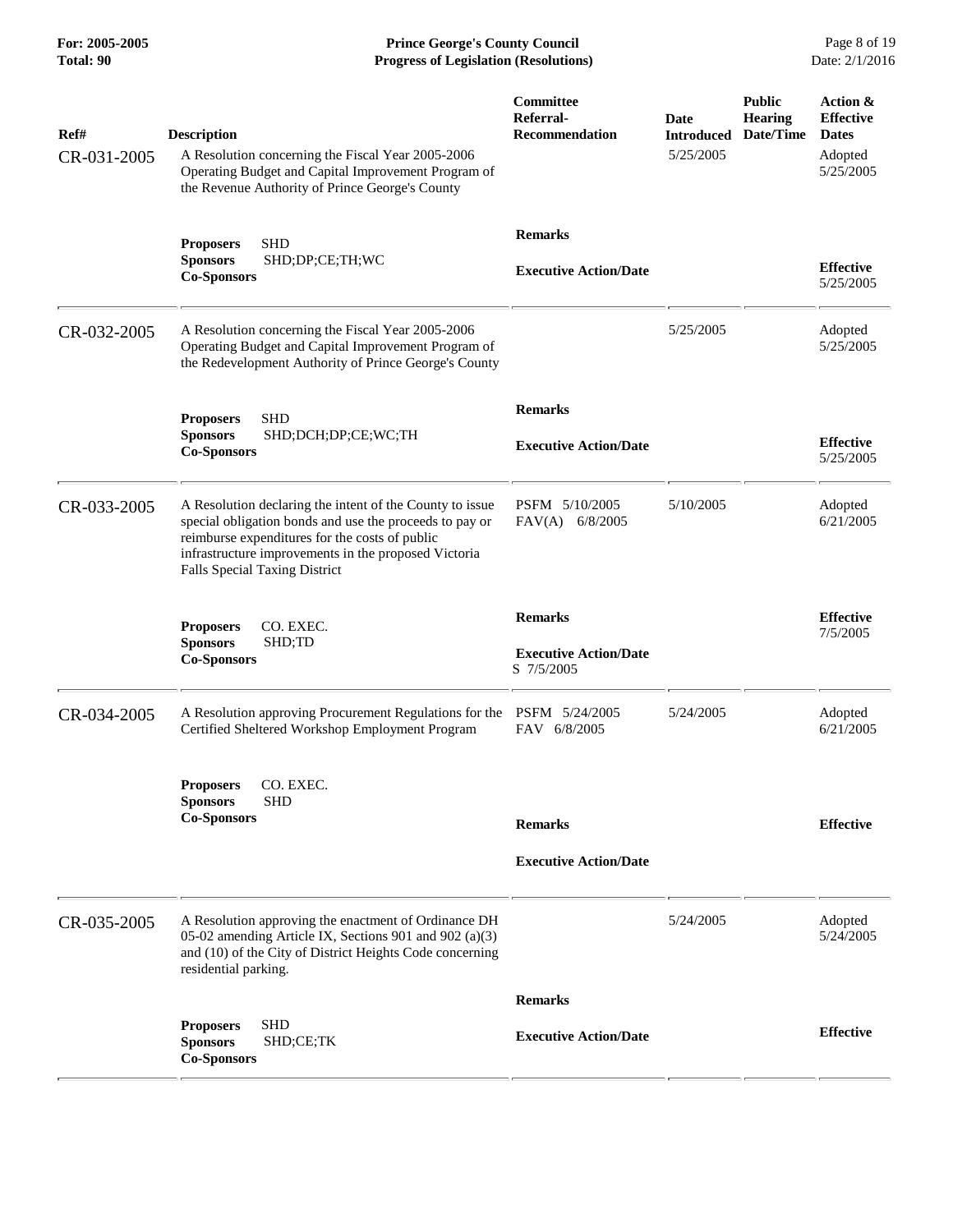**For: 2005-2005 Prince George's County Council** Page 9 of 19<br> **Prince George's County Council** Page 9 of 19<br> **Progress of Legislation (Resolutions)** Date: 2/1/2016 **Total: 90 Progress of Legislation (Resolutions)** 

| Ref#<br>CR-036-2005 | <b>Description</b><br>A Resolution modifying the WSSC System Development<br>Charge (SDC) to help finance capital costs and to provide<br>for full and/or partial waivers of the charge for certain<br>revitalization, biotechnology and elderly housing projects | Committee<br>Referral-<br><b>Recommendation</b> | Date<br><b>Introduced</b><br>5/25/2005 | <b>Public</b><br><b>Hearing</b><br>Date/Time | Action &<br><b>Effective</b><br><b>Dates</b><br>Adopted<br>5/25/2005 |
|---------------------|------------------------------------------------------------------------------------------------------------------------------------------------------------------------------------------------------------------------------------------------------------------|-------------------------------------------------|----------------------------------------|----------------------------------------------|----------------------------------------------------------------------|
|                     |                                                                                                                                                                                                                                                                  | <b>Remarks</b>                                  |                                        |                                              |                                                                      |
|                     | <b>SHD</b><br><b>Proposers</b><br><b>Sponsors</b><br>SHD;DP;CE;TD;WC;DCH<br><b>Co-Sponsors</b>                                                                                                                                                                   | <b>Executive Action/Date</b>                    |                                        |                                              | <b>Effective</b><br>7/1/2005                                         |
| CR-037-2005         | A Resolution concerning the Tax Rates for FY 2005-2006<br>for the purpose of imposing and levying the Tax Rates for<br>the Fiscal Year beginning July 1, 2005                                                                                                    |                                                 | 6/7/2005                               |                                              | Adopted<br>6/7/2005                                                  |
|                     | <b>SHD</b>                                                                                                                                                                                                                                                       | <b>Remarks</b>                                  |                                        |                                              |                                                                      |
|                     | <b>Proposers</b><br><b>Sponsors</b><br>SHD;DP;CE;TK<br><b>Co-Sponsors</b>                                                                                                                                                                                        | <b>Executive Action/Date</b>                    |                                        |                                              | <b>Effective</b><br>7/1/2005                                         |
| CR-038-2005         | A Resolution approving the enactment of Ordinance<br>04-03 amending Chapter 114 of the Code of Ordinances<br>of the City of New Carrollton, Maryland concerning<br>residential parking.                                                                          | PZED 6/7/2005<br>FAV 9/21/2005                  | 6/7/2005                               |                                              | Adopted<br>10/4/2005                                                 |
|                     | TH<br><b>Proposers</b><br><b>Sponsors</b><br>TH<br><b>Co-Sponsors</b>                                                                                                                                                                                            | <b>Remarks</b><br><b>Executive Action/Date</b>  |                                        |                                              | <b>Effective</b><br>10/4/2005                                        |
| CR-039-2005         | A Resolution establishing the Rural Tier Advisory Task<br>Force to evaluate and advise the County on issues relating HELD 7/6/2005<br>to the Rural Tier.                                                                                                         | PZED 6/7/2005<br>FAV(A) 7/13/2005               | 6/7/2005                               |                                              | Adopted<br>7/26/2005                                                 |
|                     | <b>MB</b><br><b>Proposers</b><br><b>Sponsors</b><br><b>MB</b><br><b>Co-Sponsors</b>                                                                                                                                                                              | <b>Remarks</b>                                  |                                        |                                              | <b>Effective</b>                                                     |
|                     |                                                                                                                                                                                                                                                                  | <b>Executive Action/Date</b>                    |                                        |                                              |                                                                      |
| CR-040-2005         | A Resolution requiring an update of the 2002 General<br>Plan every two years, to study and report on issues that<br>specifically concern the Rural Tier, and to make policy<br>recommendations which can be implemented in the Rural<br>Tier.                    | PZED 6/7/2005<br>HELD 7/6/2005                  | 6/7/2005                               |                                              |                                                                      |
|                     |                                                                                                                                                                                                                                                                  |                                                 |                                        |                                              | <b>Effective</b>                                                     |
|                     | MВ<br><b>Proposers</b>                                                                                                                                                                                                                                           | <b>Remarks</b>                                  |                                        |                                              |                                                                      |
|                     | <b>Sponsors</b><br>MB<br><b>Co-Sponsors</b>                                                                                                                                                                                                                      | <b>Executive Action/Date</b>                    |                                        |                                              |                                                                      |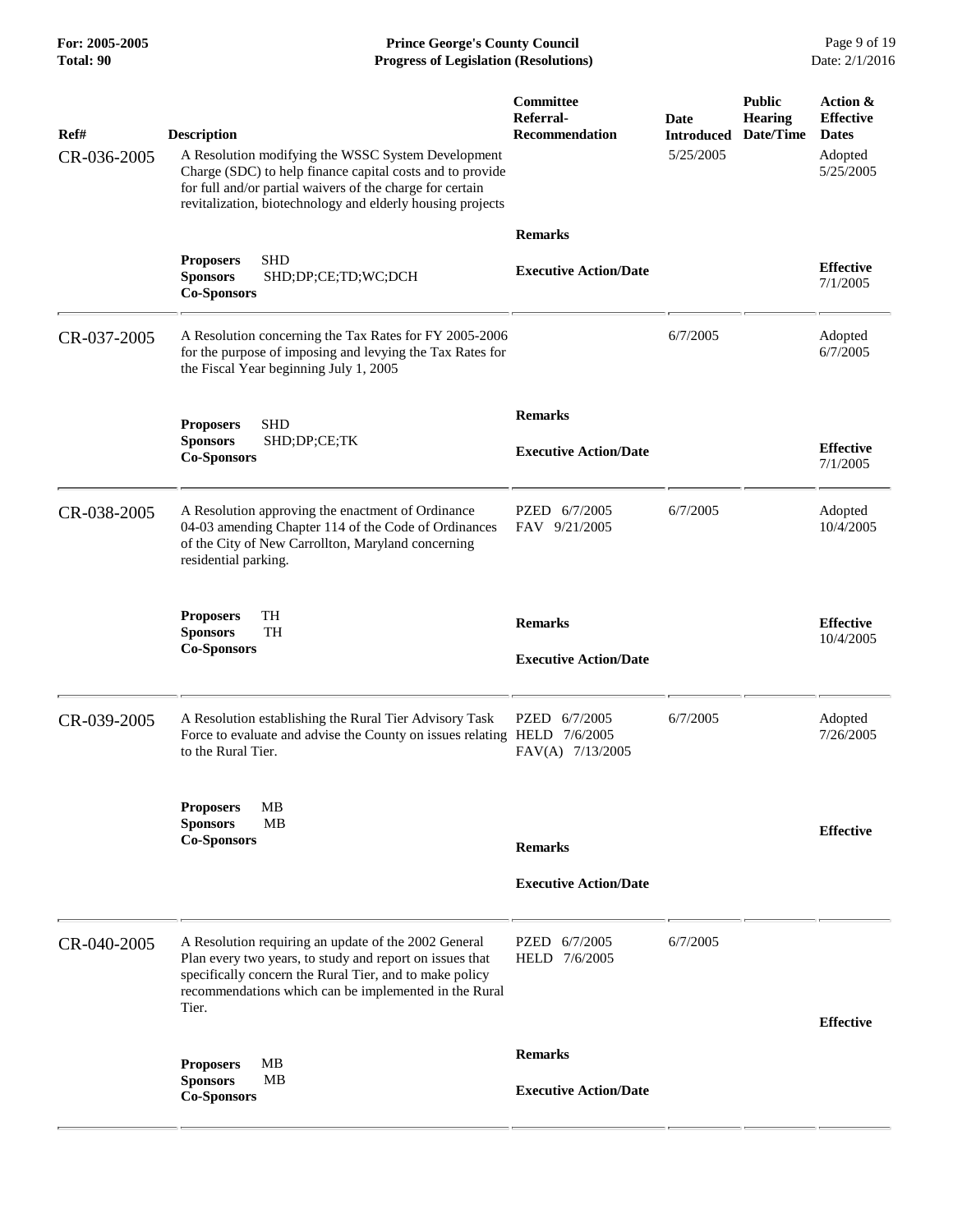| For: 2005-2005<br>Total: 90 | <b>Prince George's County Council</b><br>Date: 2/1/2016<br><b>Progress of Legislation (Resolutions)</b>                                                                                                                                                       |                                                                                        |                                       |                                                                      |                                                                      |
|-----------------------------|---------------------------------------------------------------------------------------------------------------------------------------------------------------------------------------------------------------------------------------------------------------|----------------------------------------------------------------------------------------|---------------------------------------|----------------------------------------------------------------------|----------------------------------------------------------------------|
| Ref#<br>CR-041-2005         | <b>Description</b><br>A Resolution approving and adopting the Consolidated<br>Plan for Housing and Community Development: FY<br>2006-2010                                                                                                                     | <b>Committee</b><br>Referral-<br><b>Recommendation</b><br>THE 6/7/2005<br>NR 7/14/2005 | Date<br><b>Introduced</b><br>6/7/2005 | <b>Public</b><br><b>Hearing</b><br>Date/Time<br>7/11/2005<br>7:00 PM | Action &<br><b>Effective</b><br><b>Dates</b><br>Adopted<br>7/26/2005 |
|                             | CO. EXEC.<br><b>Proposers</b><br><b>SHD</b><br><b>Sponsors</b><br><b>Co-Sponsors</b>                                                                                                                                                                          | <b>Remarks</b><br><b>Executive Action/Date</b>                                         |                                       |                                                                      | <b>Effective</b>                                                     |
| CR-042-2005                 | A Resolution to amend the Salary Plan for Council 67,<br>American Federation of State, County and Municipal<br>Employees, AFL-CIO, and its affiliated Local 241 (School<br>Crossing Guards) Salary Schedule X effective July 1,<br>2005 through June 30, 2007 | C.0.W. 6/14/2005<br>FAV 6/21/2005                                                      | 6/14/2005                             |                                                                      | Adopted<br>7/26/2005                                                 |
|                             | CO. EXEC.<br><b>Proposers</b><br><b>Sponsors</b><br>CE;DP;TD<br><b>Co-Sponsors</b>                                                                                                                                                                            | <b>Remarks</b><br>See also CB-58-2005<br><b>Executive Action/Date</b>                  |                                       |                                                                      | <b>Effective</b>                                                     |
| CR-043-2005                 | A Resolution concerning the 2001 Water and Sewer Plan<br>(April 2005 Amendment Cycle) to change the water and<br>sewer category designations within the 2001 Water and<br>Sewer Plan                                                                          | THE 6/14/2005<br>FAV(A) 7/14/2005                                                      | 6/14/2005                             | 7/12/2005<br>10:00 AM                                                | Adopted<br>7/26/2005                                                 |
|                             | CO. EXEC.<br><b>Proposers</b><br><b>Sponsors</b><br>DP;WC<br><b>Co-Sponsors</b>                                                                                                                                                                               | <b>Remarks</b><br><b>Executive Action/Date</b>                                         |                                       |                                                                      | <b>Effective</b><br>8/9/2005                                         |
| CR-044-2005                 | A Resolution adopting a Countywide Green Infrastructure C.O.W. 6/7/2005<br>Functional Master Plan.                                                                                                                                                            | FAV 6/7/2005                                                                           | 6/14/2005                             |                                                                      | Adopted<br>6/14/2005                                                 |
|                             | M-NCPPC<br><b>Proposers</b><br>DP;CE;TD;TK;WC;MB<br><b>Sponsors</b><br><b>Co-Sponsors</b>                                                                                                                                                                     | <b>Remarks</b><br><b>Executive Action/Date</b>                                         |                                       |                                                                      | <b>Effective</b>                                                     |
| CR-045-2005                 | A Resolution adjusting the school facilities surcharge for<br>inflation for Fiscal Year 2006, beginning July 1, 2005, as<br>required by State Law                                                                                                             |                                                                                        | 6/14/2005                             |                                                                      | Adopted<br>6/14/2005                                                 |
|                             | CO. EXEC.<br><b>Proposers</b><br><b>Sponsors</b><br>DP;CE;TD;TK;WC;MB<br><b>Co-Sponsors</b>                                                                                                                                                                   | <b>Remarks</b><br><b>Executive Action/Date</b>                                         |                                       |                                                                      | <b>Effective</b><br>7/1/2005                                         |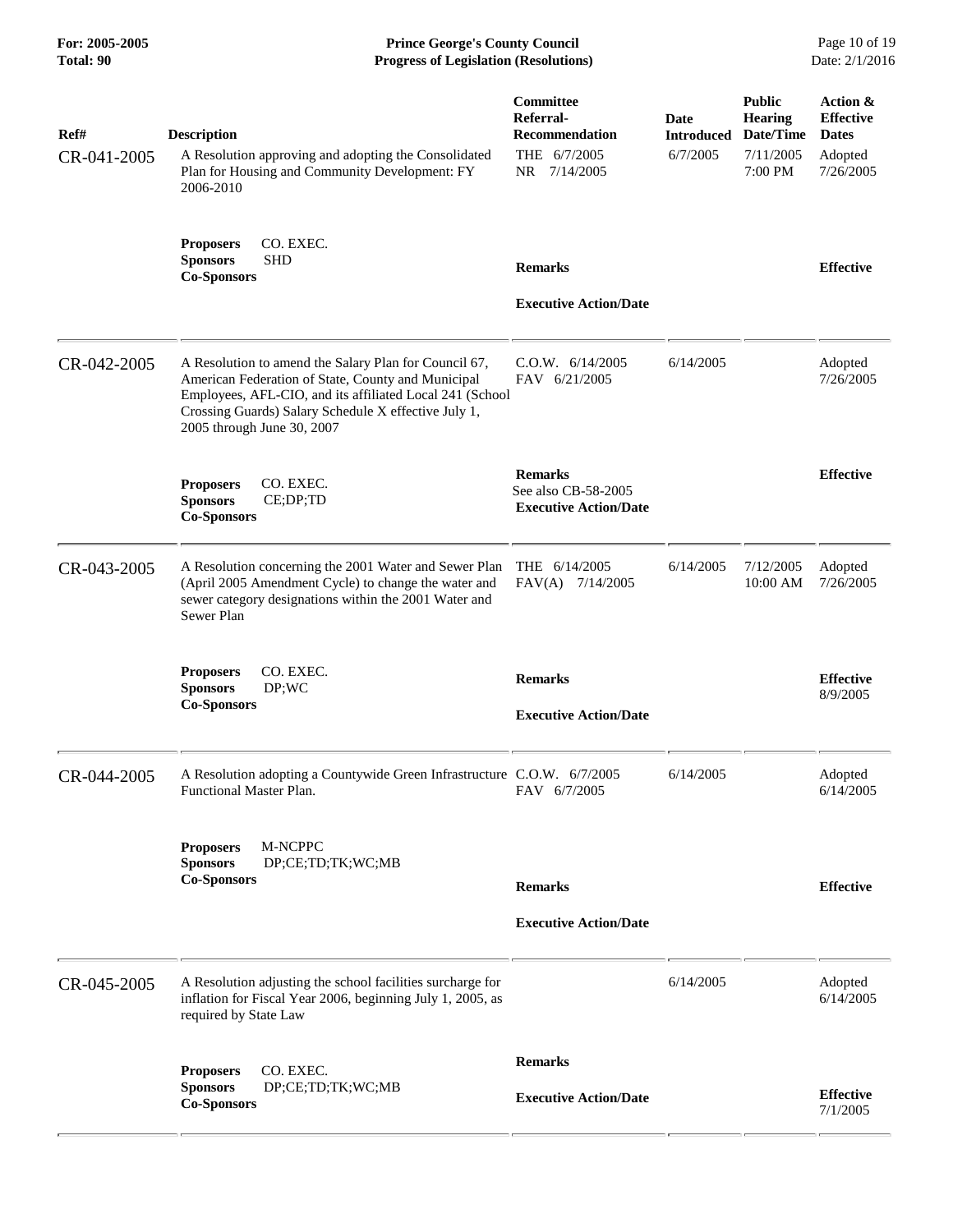**For: 2005-2005 Prince George's County Council** Page 11 of 19<br> **Prince George's County Council** Page 11 of 19<br> **Progress of Legislation (Resolutions)** Date: 2/1/2016 **Total: 90 Progress of Legislation (Resolutions)** 

| Ref#        | <b>Description</b>                                                                                                                                                                                                                                                                                                                                                  | Committee<br>Referral-<br><b>Recommendation</b>   | Date<br><b>Introduced</b> | <b>Public</b><br><b>Hearing</b><br>Date/Time | Action &<br><b>Effective</b><br><b>Dates</b> |
|-------------|---------------------------------------------------------------------------------------------------------------------------------------------------------------------------------------------------------------------------------------------------------------------------------------------------------------------------------------------------------------------|---------------------------------------------------|---------------------------|----------------------------------------------|----------------------------------------------|
| CR-046-2005 | A Resolution expressing support for the Juneteenth<br>National Holiday Campaign and Observance                                                                                                                                                                                                                                                                      |                                                   | 6/14/2005                 |                                              | Adopted<br>6/14/2005                         |
|             | <b>SHD</b><br><b>Proposers</b><br><b>Sponsors</b><br>CE;TH;DP;TD;TK;WC;MB<br><b>Co-Sponsors</b>                                                                                                                                                                                                                                                                     | <b>Remarks</b>                                    |                           |                                              |                                              |
|             |                                                                                                                                                                                                                                                                                                                                                                     | <b>Executive Action/Date</b>                      |                           |                                              | <b>Effective</b>                             |
| CR-047-2005 | A Resolution approving the issuance of tax-exempt<br>revenue bonds by the Housing Authority of Prince<br>George's County for the Woodviews at St. Paul<br>Apartments and the awarding of Low Income Housing<br>Tax Credits by the State of Maryland Community<br>Development Administration                                                                         | THE 7/5/2005<br>C.O.W. 7/12/2005                  | 7/5/2005                  |                                              | Adopted<br>7/26/2005                         |
|             |                                                                                                                                                                                                                                                                                                                                                                     | <b>Remarks</b>                                    |                           |                                              | <b>Effective</b>                             |
|             | CO. EXEC.<br><b>Proposers</b><br>TD<br><b>Sponsors</b><br><b>Co-Sponsors</b>                                                                                                                                                                                                                                                                                        | <b>Executive Action/Date</b><br>S 8/3/2005        |                           |                                              |                                              |
| CR-048-2005 | A Resolution approving the issuance of tax-exempt<br>revenue bonds by the Housing Authority of Prince<br>George's County for Chestnut Oaks Senior Apartments<br>and the awarding of Low Income Housing Tax Credits by<br>the State of Maryland Community Development<br>Administration                                                                              | THE 7/5/2005<br>C.O.W. 7/12/2005<br>FAV 7/26/2005 | 7/5/2005                  |                                              | Adopted<br>7/26/2005                         |
|             |                                                                                                                                                                                                                                                                                                                                                                     |                                                   |                           |                                              | <b>Effective</b>                             |
|             | CO. EXEC.<br><b>Proposers</b>                                                                                                                                                                                                                                                                                                                                       | <b>Remarks</b>                                    |                           |                                              |                                              |
|             | <b>Sponsors</b><br>TK;MB<br><b>Co-Sponsors</b>                                                                                                                                                                                                                                                                                                                      | <b>Executive Action/Date</b><br>S 8/3/2005        |                           |                                              |                                              |
| CR-049-2005 | A Resolution concerning the creation and designation of a PSFM 7/5/2005<br>special taxing district, the creation of a special fund,<br>providing for the levy of a special tax and authorizing the<br>issuance of special obligation bonds to be used for<br>financing public infrastructure improvements in the<br>proposed Victoria Falls Special Taxing District | FAV 7/13/2005                                     | 7/5/2005                  | 7/26/2005<br>10:00 AM                        | Adopted<br>7/26/2005                         |
|             |                                                                                                                                                                                                                                                                                                                                                                     | <b>Remarks</b>                                    |                           |                                              | <b>Effective</b>                             |
|             | CO. EXEC.<br><b>Proposers</b>                                                                                                                                                                                                                                                                                                                                       | <b>Executive Action/Date</b>                      |                           |                                              | 7/29/2005                                    |
|             | <b>Sponsors</b><br>TD<br><b>Co-Sponsors</b>                                                                                                                                                                                                                                                                                                                         | S 7/29/2005                                       |                           |                                              |                                              |
| CR-050-2005 | A Resolution concerning Washington Gas Advisory<br>Committee for the purpose of establishing a community<br>advisory committee to assist the County Council in<br>monitoring the efforts of Washington Gas to address the<br>problem of gas leaks in the County and making                                                                                          |                                                   | 7/5/2005                  |                                              | Adopted<br>7/5/2005                          |
|             | recommendations to the Council for future action.                                                                                                                                                                                                                                                                                                                   | <b>Remarks</b>                                    |                           |                                              |                                              |
|             |                                                                                                                                                                                                                                                                                                                                                                     | <b>Executive Action/Date</b>                      |                           |                                              | <b>Effective</b>                             |
|             | <b>SHD</b><br><b>Proposers</b><br><b>Sponsors</b><br>DCH;DP;CE;TD;TK;WC;MB<br><b>Co-Sponsors</b>                                                                                                                                                                                                                                                                    |                                                   |                           |                                              |                                              |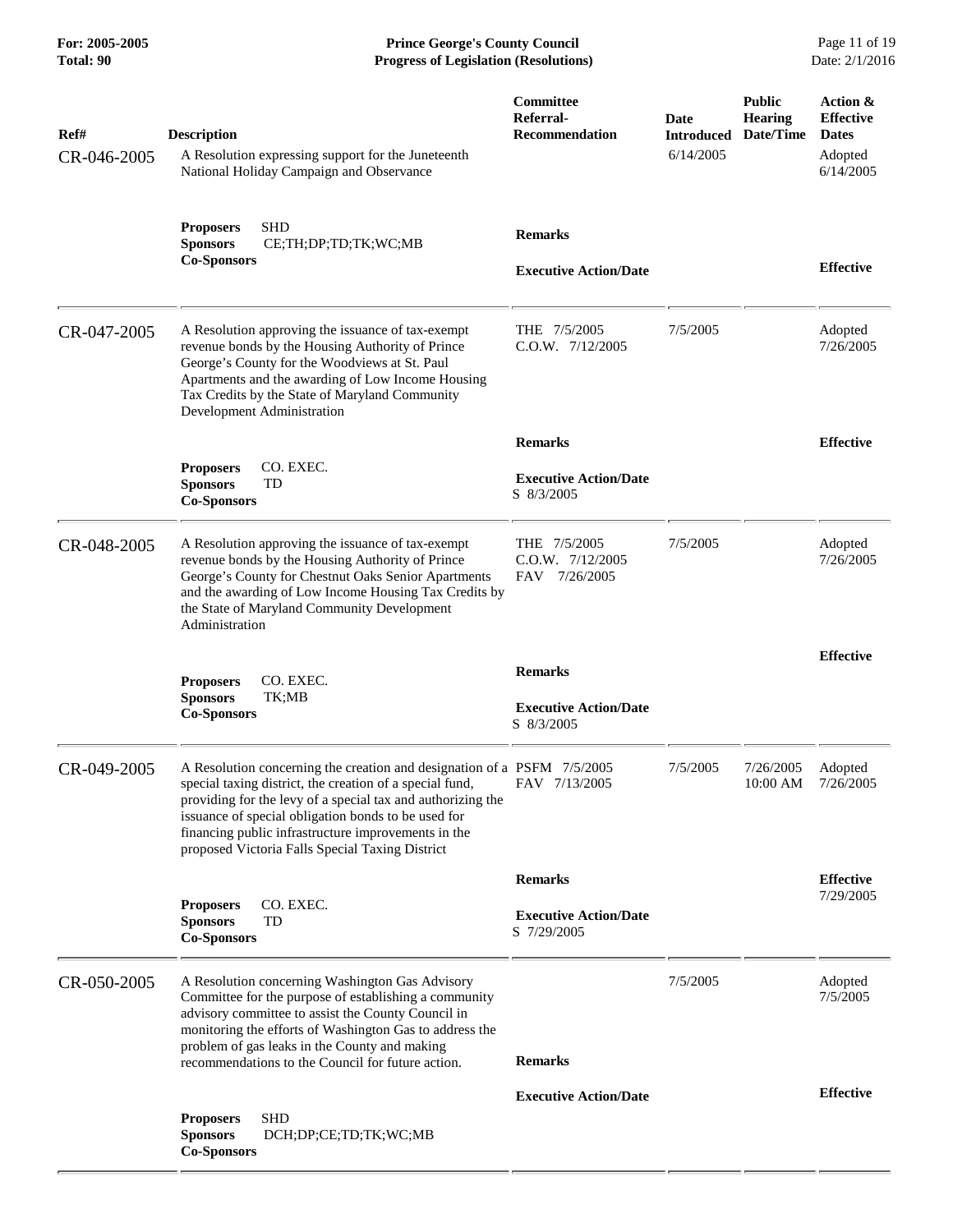| For: 2005-2005<br><b>Total: 90</b> | <b>Prince George's County Council</b><br><b>Progress of Legislation (Resolutions)</b>                                                                                                                                                                                                                                                                                        |                                                                                                                  |                                        |                                              | Page 12 of 19<br>Date: 2/1/2016                                      |
|------------------------------------|------------------------------------------------------------------------------------------------------------------------------------------------------------------------------------------------------------------------------------------------------------------------------------------------------------------------------------------------------------------------------|------------------------------------------------------------------------------------------------------------------|----------------------------------------|----------------------------------------------|----------------------------------------------------------------------|
| Ref#<br>CR-051-2005                | <b>Description</b><br>A Resolution acknowledging receipt and acceptance of the PSFM 7/12/2005<br>Prince George's Intergovernmental Network (I-Net)<br>Community Coordinating Committee's Bylaws                                                                                                                                                                              | Committee<br>Referral-<br>Recommendation<br>FAV(A) 7/13/2005                                                     | Date<br><b>Introduced</b><br>7/12/2005 | <b>Public</b><br><b>Hearing</b><br>Date/Time | Action &<br><b>Effective</b><br><b>Dates</b><br>Adopted<br>7/26/2005 |
|                                    | <b>Proposers</b><br>CO. EXEC.<br><b>Sponsors</b><br>SHD;TD<br><b>Co-Sponsors</b>                                                                                                                                                                                                                                                                                             | <b>Remarks</b><br><b>Executive Action/Date</b>                                                                   |                                        |                                              | <b>Effective</b>                                                     |
| CR-052-2005                        | A Resolution declaring certain parcels of County Owned PSFM 7/12/2005<br>Real Property as surplus, and approving the County<br>Executive's plan for disposal of such parcels                                                                                                                                                                                                 |                                                                                                                  | 7/12/2005                              |                                              |                                                                      |
|                                    | CO. EXEC.<br><b>Proposers</b><br><b>Sponsors</b><br><b>SHD</b><br><b>Co-Sponsors</b>                                                                                                                                                                                                                                                                                         | <b>Remarks</b><br><b>WITHDRAWN BY</b><br><b>COUNTY EXECUTIVE</b><br>ON 7/20/2005<br><b>Executive Action/Date</b> |                                        |                                              | <b>Effective</b>                                                     |
| CR-053-2005                        | A Resolution approving the issuance of tax-exempt and,<br>potentially, taxable revenue bonds by the Housing<br>Authority of Prince George's County to finance the<br>acquisition and rehabilitation of the Bristol Pines<br>Apartments complex and the awarding of Low Income<br>Housing Tax Credits by the State of Maryland<br><b>Community Development Administration</b> | $C.O.W.$ $7/12/2005$<br>FAV 7/26/2005<br><b>Remarks</b>                                                          | 7/12/2005                              |                                              | Adopted<br>7/26/2005<br><b>Effective</b>                             |
|                                    | <b>Proposers</b><br>CO. EXEC.<br><b>Sponsors</b><br><b>SHD</b><br><b>Co-Sponsors</b>                                                                                                                                                                                                                                                                                         | <b>Executive Action/Date</b><br>S 8/3/2005                                                                       |                                        |                                              |                                                                      |
| CR-054-2005                        | A Resolution approving the Negotiated Payments in Lieu<br>of Taxes Agreement (PILOT) for the new construction<br>and development of Chestnut Oaks Senior Apartments                                                                                                                                                                                                          | $C.O.W.$ $7/12/2005$<br>FAV 7/26/2005                                                                            | 7/12/2005                              |                                              | Adopted<br>7/26/2005                                                 |
|                                    | CO. EXEC.<br><b>Proposers</b><br>SHD;TK<br><b>Sponsors</b><br><b>Co-Sponsors</b>                                                                                                                                                                                                                                                                                             | <b>Remarks</b>                                                                                                   |                                        |                                              | <b>Effective</b>                                                     |
|                                    |                                                                                                                                                                                                                                                                                                                                                                              | <b>Executive Action/Date</b><br>S 8/3/2005                                                                       |                                        |                                              |                                                                      |
| CR-055-2005                        | A Resolution approving the Refunding Plan of the WSSC THE 7/12/2005<br>for the refunding of certain bonds of Washington<br>Suburban Sanitary District through the issuance of<br>General Construction Refunding Bonds, Water Supply<br>Refunding Bonds and Sewerage Refunding Bonds                                                                                          | FAV 7/14/2005                                                                                                    | 7/12/2005                              |                                              | Adopted<br>7/26/2005                                                 |
|                                    | <b>WSSC</b><br><b>Proposers</b>                                                                                                                                                                                                                                                                                                                                              | <b>Remarks</b>                                                                                                   |                                        |                                              | <b>Effective</b>                                                     |
|                                    | <b>Sponsors</b><br><b>SHD</b><br><b>Co-Sponsors</b>                                                                                                                                                                                                                                                                                                                          | <b>Executive Action/Date</b>                                                                                     |                                        |                                              |                                                                      |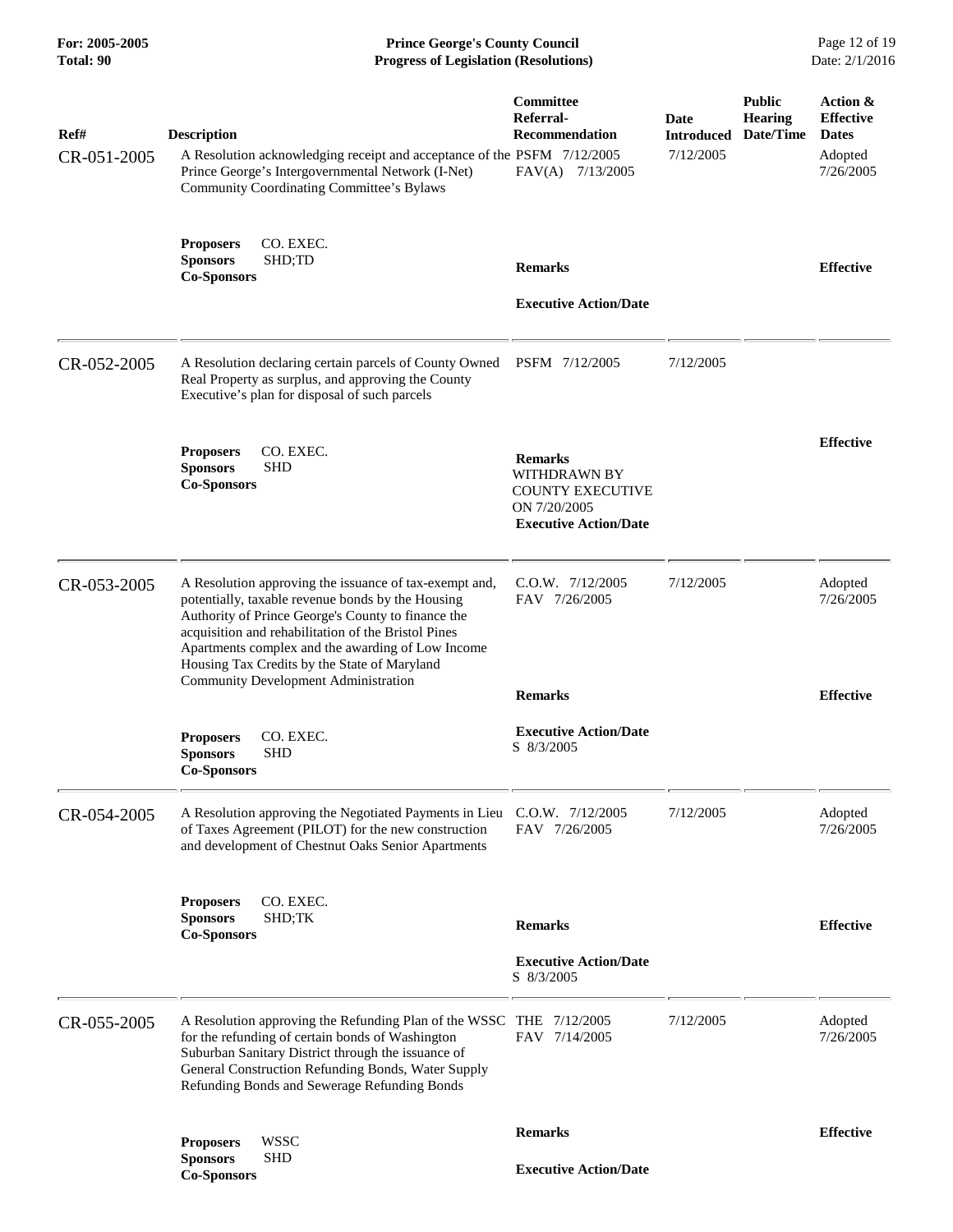**For: 2005-2005 Prince George's County Council** Page 13 of 19<br> **Prince George's County Council** Page 13 of 19<br> **Progress of Legislation (Resolutions)** Date: 2/1/2016 **Total: 90 Progress of Legislation (Resolutions)** 

| Ref#        | <b>Description</b>                                                                                                                                                                                                                                                                                                                                                                                                                                                | Committee<br>Referral-<br><b>Recommendation</b>                            | <b>Date</b><br><b>Introduced</b> | <b>Public</b><br><b>Hearing</b><br>Date/Time | Action &<br><b>Effective</b><br><b>Dates</b> |
|-------------|-------------------------------------------------------------------------------------------------------------------------------------------------------------------------------------------------------------------------------------------------------------------------------------------------------------------------------------------------------------------------------------------------------------------------------------------------------------------|----------------------------------------------------------------------------|----------------------------------|----------------------------------------------|----------------------------------------------|
| CR-056-2005 | A Resolution approving the enactment of Ordinance DH<br>05-03 amending Article IV, Section 413 (c) of the City of<br>District Heights Code concerning residential storage.                                                                                                                                                                                                                                                                                        |                                                                            | 7/26/2005                        |                                              | Adopted<br>7/26/2005                         |
|             | <b>Proposers</b><br><b>SHD</b><br>SHD;CE;DCH;TK;TD<br><b>Sponsors</b><br><b>Co-Sponsors</b>                                                                                                                                                                                                                                                                                                                                                                       | <b>Remarks</b><br><b>Executive Action/Date</b>                             |                                  |                                              | <b>Effective</b>                             |
| CR-057-2005 | A Resolution establishing a Charter Review Commission<br>to undertake a comprehensive study of the Charter and<br>recommending changes, where appropriate and providing<br>that the same body shall serve as the Compensation<br>Review Board to study the rate of current compensation<br>for the County Council and County Executive and make<br>recommendations regarding the amount of compensation<br>and providing for the selection of the members thereof | <b>Remarks</b><br><b>Executive Action/Date</b><br>S 8/3/2005               | 7/26/2005                        |                                              | Adopted<br>7/26/2005<br><b>Effective</b>     |
|             | <b>SHD</b><br><b>Proposers</b><br><b>Sponsors</b><br>SHD;DCH;DP;CE;TK<br><b>Co-Sponsors</b>                                                                                                                                                                                                                                                                                                                                                                       |                                                                            |                                  |                                              |                                              |
| CR-058-2005 | A Resolution amending the titles of certain classes of<br>work and adding a new class of work, all uniquely within<br>the Legislative Branch.                                                                                                                                                                                                                                                                                                                     |                                                                            | 7/26/2005                        |                                              | Adopted<br>7/26/2005                         |
|             | <b>Proposers</b><br>TК<br>TK;DP;CE;SHD;DCH<br><b>Sponsors</b><br><b>Co-Sponsors</b>                                                                                                                                                                                                                                                                                                                                                                               | <b>Remarks</b><br><b>Executive Action/Date</b>                             |                                  |                                              | <b>Effective</b>                             |
| CR-059-2005 | A Resolution to amend the Salary Plan for Prince<br>George's Correctional Officers' Association, Inc. (Civilian FAV 9/14/2005<br>Unit), Salary Schedule Q, effective July 1, 2005 through<br>June 30, 2007                                                                                                                                                                                                                                                        | PSFM 9/13/2005                                                             | 9/13/2005                        |                                              | Adopted<br>10/18/2005                        |
|             | <b>Proposers</b><br>CO. EXEC.<br>SHD;CE;TK;DP;DCH<br><b>Sponsors</b><br><b>Co-Sponsors</b>                                                                                                                                                                                                                                                                                                                                                                        | <b>Remarks</b><br>See also CB-62-2005<br><b>Executive Action/Date</b>      |                                  |                                              | <b>Effective</b>                             |
| CR-060-2005 | A Resolution to amend Salary Schedule G to reflect pay<br>rates and other modified benefits for General Schedule<br>employees.                                                                                                                                                                                                                                                                                                                                    | PSFM 9/13/2005<br>FAV 9/14/2005                                            | 9/13/2005                        |                                              | Adopted<br>9/20/2005                         |
|             | CO. EXEC.<br><b>Proposers</b><br><b>Sponsors</b><br>SHD;DP;DCH;CE;TK;TH<br><b>Co-Sponsors</b>                                                                                                                                                                                                                                                                                                                                                                     | <b>Remarks</b><br>Retroactive to 7/10/2005<br><b>Executive Action/Date</b> |                                  |                                              | <b>Effective</b><br>9/20/2005                |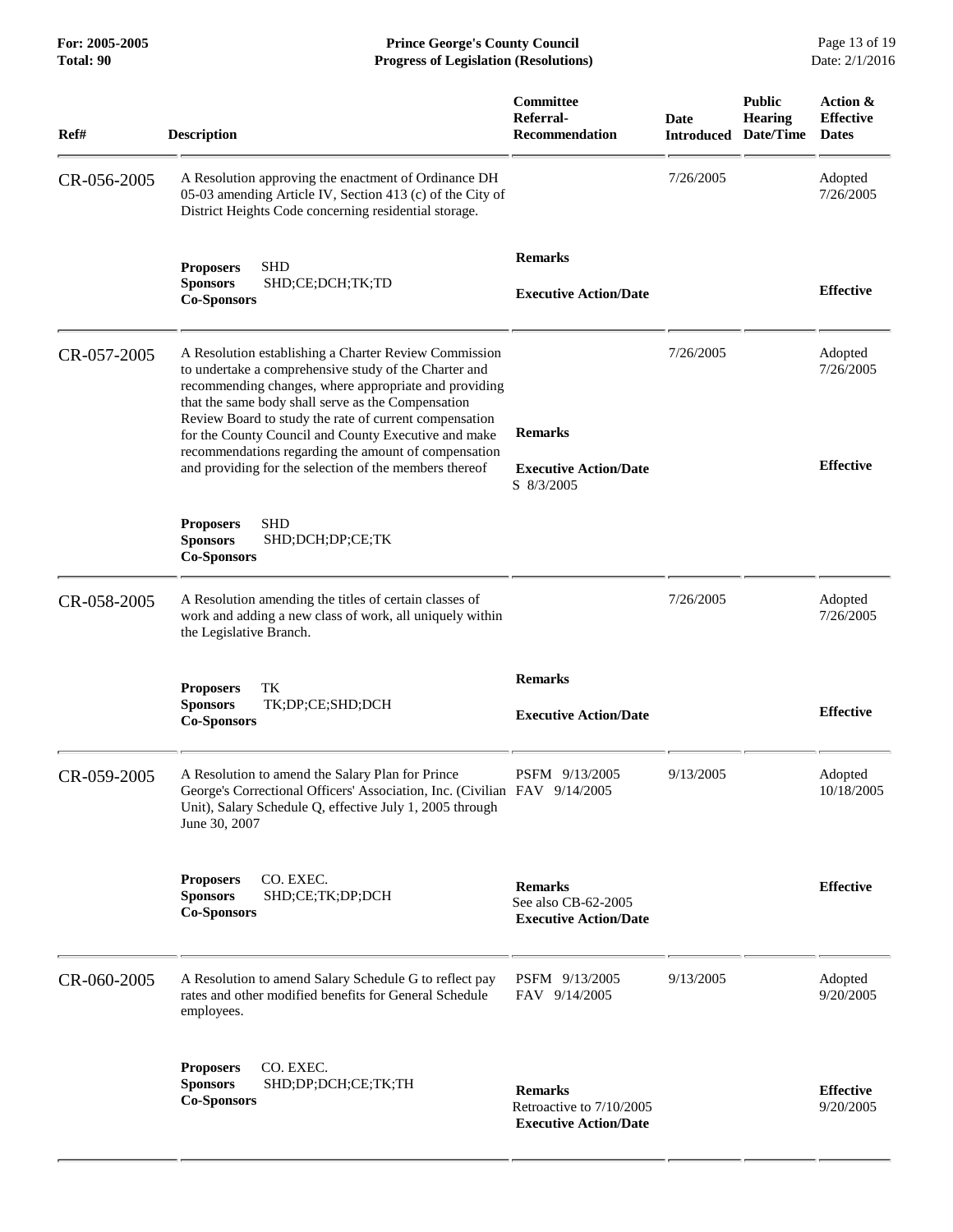**For: 2005-2005 Prince George's County Council** Page 14 of 19<br> **Prince George's County Council** Page 14 of 19<br> **Progress of Legislation (Resolutions)** Date: 2/1/2016 **Total: 90 Progress of Legislation (Resolutions)** 

| Ref#<br>CR-061-2005 | <b>Description</b><br>A Resolution regarding Supplementary Appropriations of PSFM 9/20/2005<br>Federal, State and other funds in the amount of<br>\$3,350,721 to the Police Department, the Fire/EMS<br>Department, the Office of Homeland Security, the Health<br>Department, the Department of Housing and Community<br>Development, the Department of Environmental Services | <b>Committee</b><br>Referral-<br><b>Recommendation</b><br>FAV(A) 9/29/2005 | Date<br><b>Introduced</b><br>9/20/2005 | <b>Public</b><br><b>Hearing</b><br>Date/Time | Action &<br><b>Effective</b><br><b>Dates</b><br>Adopted<br>10/11/2005 |
|---------------------|---------------------------------------------------------------------------------------------------------------------------------------------------------------------------------------------------------------------------------------------------------------------------------------------------------------------------------------------------------------------------------|----------------------------------------------------------------------------|----------------------------------------|----------------------------------------------|-----------------------------------------------------------------------|
|                     | and the Circuit Court<br>CO. EXEC.<br><b>Proposers</b><br><b>Sponsors</b><br>SHD;DP;CE;WC;MB;TK;TD<br><b>Co-Sponsors</b>                                                                                                                                                                                                                                                        | <b>Remarks</b><br>Retroactive to 6/30/2005<br><b>Executive Action/Date</b> |                                        |                                              | <b>Effective</b><br>10/11/2005                                        |
| CR-062-2005         | A Resolution to amend the Salary Plan for Fraternal Order PSFM 9/13/2005<br>of Police, Prince George's County Lodge 89, Inc., Salary<br>Schedule L, effective July 1, 2005 through June 30, 2007                                                                                                                                                                                |                                                                            | 9/13/2005                              |                                              | Adopted<br>10/11/2005                                                 |
|                     | <b>Proposers</b><br>CO. EXEC.<br><b>Sponsors</b><br>SHD;TH;DCH;DP;TK;WC;CE;TD<br><b>Co-Sponsors</b>                                                                                                                                                                                                                                                                             | <b>Remarks</b><br>See also CB-71-2005<br><b>Executive Action/Date</b>      |                                        |                                              | <b>Effective</b>                                                      |
| CR-063-2005         | A Resolution declaring certain parcels of County Owned<br>Real Property as surplus, and approving the County<br>Executive's plan for disposal of such parcels                                                                                                                                                                                                                   | PSFM 9/27/2005<br>FAV(A)<br>10/26/2005                                     | 9/27/2005                              | 11/22/2005 Adopted<br>10:00 AM               | 11/22/2005                                                            |
|                     | CO. EXEC.<br><b>Proposers</b><br><b>Sponsors</b><br><b>SHD</b><br><b>Co-Sponsors</b>                                                                                                                                                                                                                                                                                            | <b>Remarks</b><br><b>Executive Action/Date</b>                             |                                        |                                              | <b>Effective</b>                                                      |
| CR-064-2005         | Assigned                                                                                                                                                                                                                                                                                                                                                                        |                                                                            |                                        |                                              |                                                                       |
|                     | N/A<br><b>Proposers</b><br><b>Sponsors</b><br><b>Co-Sponsors</b>                                                                                                                                                                                                                                                                                                                | <b>Remarks</b><br><b>Executive Action/Date</b>                             |                                        |                                              | <b>Effective</b>                                                      |
| CR-065-2005         | A Resolution to amend CR-50-2005 establishing the<br>Washington Gas Advisory Committee by changing the<br>name to the Gas Safety Policy Task Force.                                                                                                                                                                                                                             |                                                                            | 9/19/2005                              |                                              | Adopted<br>9/19/2005                                                  |
|                     | <b>SHD</b><br><b>Proposers</b><br><b>Sponsors</b><br>SHD;WC;CE;DCH;TK;DP<br><b>Co-Sponsors</b>                                                                                                                                                                                                                                                                                  | <b>Remarks</b><br><b>Executive Action/Date</b>                             |                                        |                                              | <b>Effective</b>                                                      |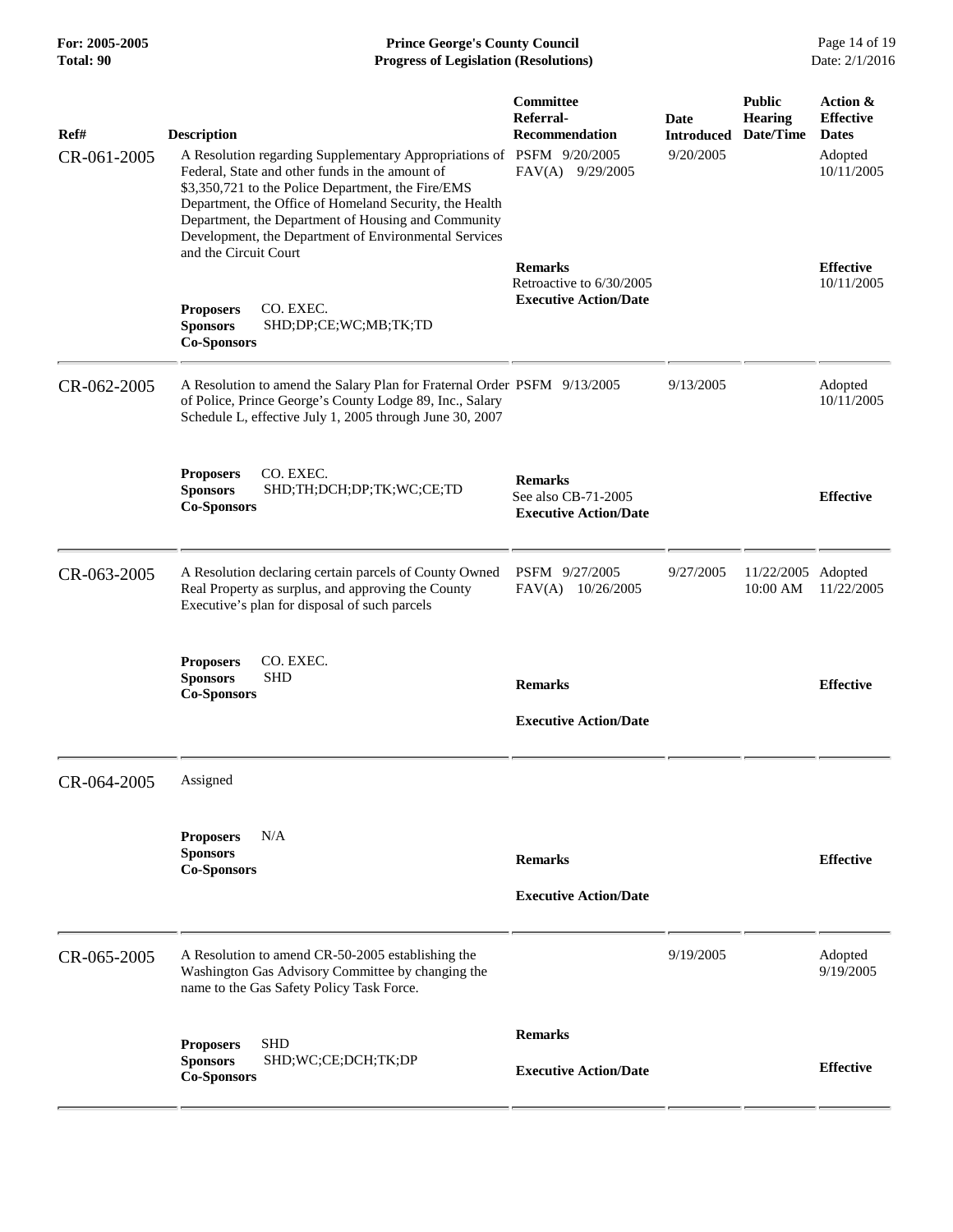| Ref#<br>CR-066-2005 | <b>Description</b><br>Assigned                                                                                                                                                                                                        | Committee<br>Referral-<br><b>Recommendation</b>                                              | Date<br><b>Introduced</b> | <b>Public</b><br><b>Hearing</b><br>Date/Time | Action &<br><b>Effective</b><br><b>Dates</b> |
|---------------------|---------------------------------------------------------------------------------------------------------------------------------------------------------------------------------------------------------------------------------------|----------------------------------------------------------------------------------------------|---------------------------|----------------------------------------------|----------------------------------------------|
|                     | <b>Proposers</b><br>N/A<br><b>Sponsors</b><br><b>Co-Sponsors</b>                                                                                                                                                                      | <b>Remarks</b><br><b>Executive Action/Date</b>                                               |                           |                                              | <b>Effective</b>                             |
| CR-067-2005         | A Resolution to amend the Salary Plan for Deputy<br>Sheriff's Association of Prince George's County, Inc.<br>(Civilian Units), Salary Schedule Z, effective July 1, 2005<br>through June 30, 2007                                     | PSFM 9/27/2005<br>FAV 9/29/2005                                                              | 9/27/2005                 |                                              | Adopted<br>11/1/2005                         |
|                     | <b>Proposers</b><br>CO. EXEC.<br>SHD;DCH;DP;CE;TD;TK;WC<br><b>Sponsors</b><br><b>Co-Sponsors</b>                                                                                                                                      | <b>Remarks</b><br>See also CB-75-2005<br><b>Executive Action/Date</b>                        |                           |                                              | <b>Effective</b>                             |
| CR-068-2005         | A Resolution approving the project submitted by the<br>CASA of Maryland, Inc. to the Maryland Department of<br>Housing and Community Development for participation in<br>the Department's Community Development Tax Credit<br>Program | THE 9/27/2005<br>FAV 10/6/2005                                                               | 9/27/2005                 |                                              | Adopted<br>10/18/2005                        |
|                     | <b>WC</b><br><b>Proposers</b><br>WC<br><b>Sponsors</b><br><b>Co-Sponsors</b>                                                                                                                                                          | <b>Remarks</b><br><b>Executive Action/Date</b>                                               |                           |                                              | <b>Effective</b>                             |
| CR-069-2005         | A Resolution concerning Metroview Special Taxing<br>District for the creation of Urban Commercial, Retail and<br>Residential Area and National Transit Hub                                                                            | PSFM 9/27/2005<br><b>HELD</b><br>10/12/2005<br>10/19/2005<br><b>HELD</b><br>FAV(A) 11/9/2005 | 9/27/2005                 |                                              | Adopted<br>11/29/2005                        |
|                     | TH<br><b>Proposers</b><br>TH<br><b>Sponsors</b><br><b>Co-Sponsors</b>                                                                                                                                                                 | <b>Remarks</b><br>This Resolution was<br>vetoed<br><b>Executive Action/Date</b>              |                           |                                              | <b>Effective</b>                             |
| CR-070-2005         | A Resolution to amend the Salary Plan for Prince                                                                                                                                                                                      | V 12/20/2005<br>PSFM 10/11/2005                                                              | 10/11/2005                |                                              | Adopted                                      |
|                     | George's Correctional Officers' Association, Inc.<br>(PGCOA) (Correctional Officers) Salary Schedule D,<br>effective July 1, 2005 through June 30, 2007                                                                               | FAV 10/12/2005                                                                               |                           |                                              | 11/8/2005                                    |
|                     | CO. EXEC.<br><b>Proposers</b><br><b>Sponsors</b><br>SHD;DCH;DP;CE<br><b>Co-Sponsors</b>                                                                                                                                               | <b>Remarks</b><br>See also CB-86-2005<br><b>Executive Action/Date</b>                        |                           |                                              | <b>Effective</b>                             |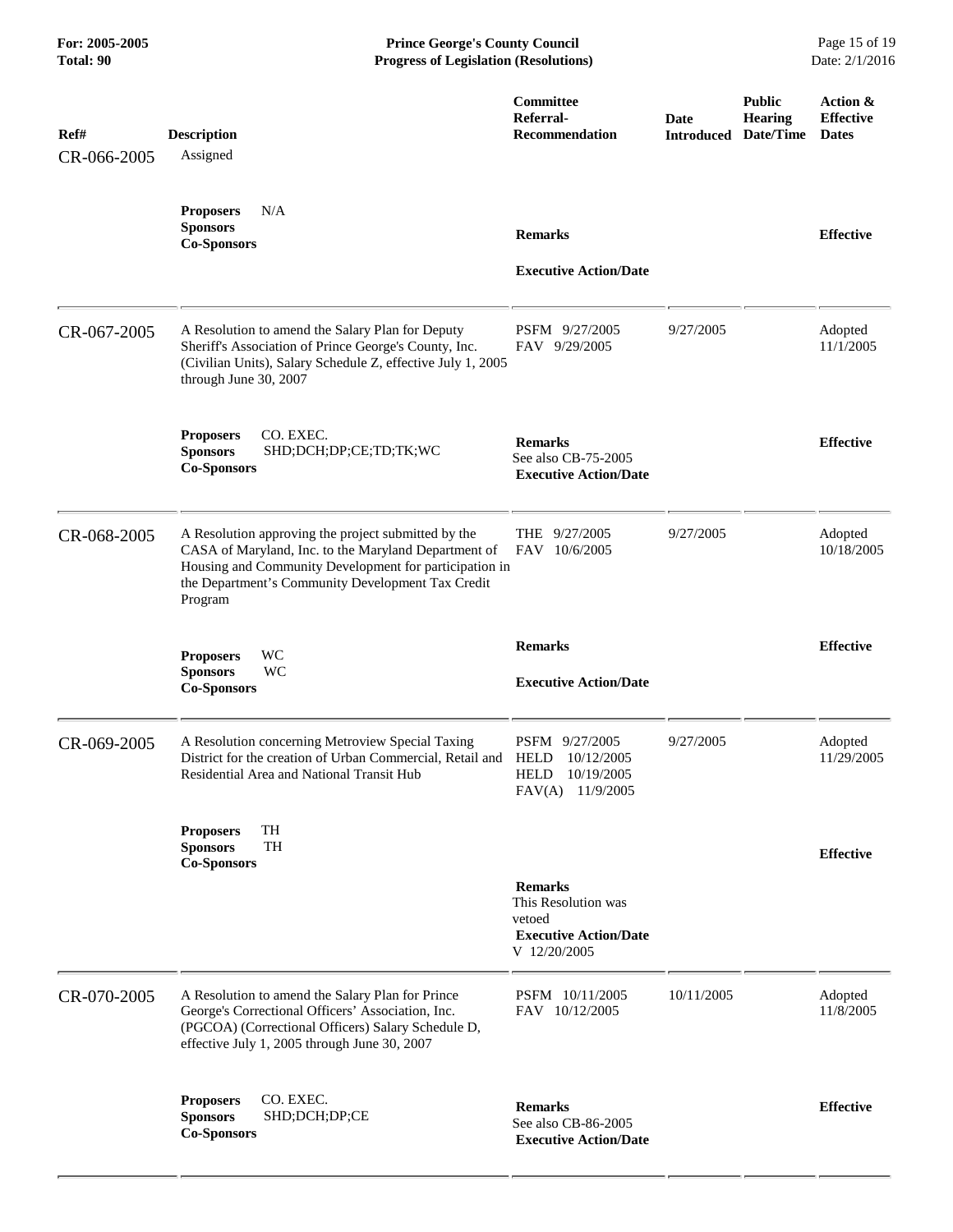**For: 2005-2005 Prince George's County Council** Page 16 of 19<br> **Prince George's County Council** Page 16 of 19<br> **Progress of Legislation (Resolutions)** Date: 2/1/2016 **Total: 90 Progress of Legislation (Resolutions)** 

| Ref#<br>CR-071-2005 | <b>Description</b><br>A Resolution to amend the Salary Plan for the Prince<br>George's County Police Civilian Employees Association<br>(PCEA), Salary Schedule P, effective July 1, 2005<br>through June 30, 2007      | Committee<br>Referral-<br>Recommendation<br>$C.O.W.$ $10/11/2005$<br>FAV 10/19/2005 | Date<br><b>Introduced</b><br>10/11/2005 | <b>Public</b><br><b>Hearing</b><br>Date/Time | Action &<br><b>Effective</b><br><b>Dates</b><br>Adopted<br>11/22/2005 |
|---------------------|------------------------------------------------------------------------------------------------------------------------------------------------------------------------------------------------------------------------|-------------------------------------------------------------------------------------|-----------------------------------------|----------------------------------------------|-----------------------------------------------------------------------|
|                     | CO. EXEC.<br><b>Proposers</b><br><b>Sponsors</b><br>SHD;DCH;DP;CE;TK;TD<br><b>Co-Sponsors</b>                                                                                                                          | <b>Remarks</b><br>See also CB-90-2005<br><b>Executive Action/Date</b>               |                                         |                                              | <b>Effective</b>                                                      |
| CR-072-2005         | A Resolution amending the WSSC Fiscal Years<br>2006-2011 Capital Improvement Program for Water and<br>Sewerage                                                                                                         | THE 10/11/2005<br><b>FAV</b><br>10/18/2005                                          | 10/11/2005 11/1/2005                    | 10:00 AM                                     | Adopted<br>11/1/2005                                                  |
|                     | <b>SHD</b><br><b>Proposers</b><br><b>Sponsors</b><br>SHD;DP;CE<br><b>Co-Sponsors</b>                                                                                                                                   | <b>Remarks</b><br><b>Executive Action/Date</b>                                      |                                         |                                              | <b>Effective</b>                                                      |
| CR-073-2005         | A Resolution concerning Professional Football Stadium<br>Impact Funding for the purpose of promoting measurable<br>economic growth and mitigating the impact of stadium<br>operations on the Impacted Area.            | PSFM 10/18/2005<br>HELD<br>10/19/2005<br>FAV(A)<br>10/26/2005                       | 10/18/2005                              |                                              | Adopted<br>11/1/2005                                                  |
|                     | SHD;CE;DCH<br><b>Proposers</b><br><b>Sponsors</b><br>SHD;CE;DCH;DP<br><b>Co-Sponsors</b>                                                                                                                               | <b>Remarks</b><br><b>Executive Action/Date</b><br>S 11/14/2005                      |                                         |                                              | <b>Effective</b>                                                      |
| CR-074-2005         | A Resolution concerning inappropriate remarks by<br>commentator William J. Bennett                                                                                                                                     |                                                                                     | 10/18/2005                              |                                              | Adopted<br>10/18/2005                                                 |
|                     | TK<br><b>Proposers</b><br><b>Sponsors</b><br>TK;TH;DCH;DP;WC;SHD<br><b>Co-Sponsors</b>                                                                                                                                 | <b>Remarks</b><br><b>Executive Action/Date</b>                                      |                                         |                                              | <b>Effective</b>                                                      |
| CR-075-2005         | A Resolution concerning the 2001 Water and Sewer Plan THE 10/18/2005<br>(August 2005 Amendment Cycle) to change the water and FAV(A) 11/22/2005<br>sewer category designations within the 2001 Water and<br>Sewer Plan |                                                                                     |                                         | 10/18/2005 11/22/2005 Adopted<br>10:00 AM    | 11/29/2005                                                            |
|                     | <b>Proposers</b><br>CO. EXEC.<br><b>SHD</b><br><b>Sponsors</b><br><b>Co-Sponsors</b>                                                                                                                                   | <b>Remarks</b><br><b>Executive Action/Date</b>                                      |                                         |                                              | <b>Effective</b><br>12/20/2005                                        |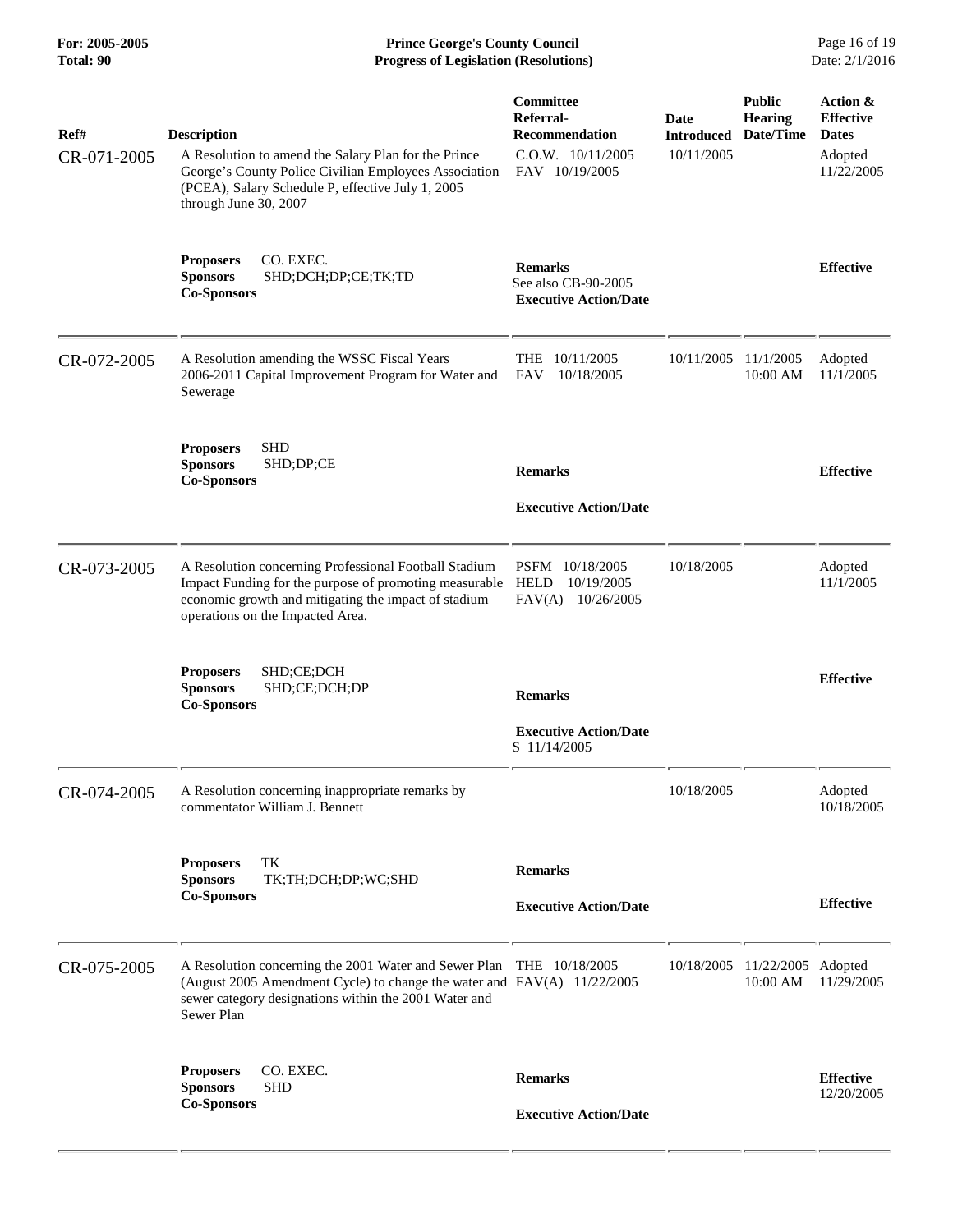**For: 2005-2005 Prince George's County Council** Page 17 of 19<br> **Prince George's County Council** Page 17 of 19<br> **Progress of Legislation (Resolutions)** Date: 2/1/2016 **Total: 90 Progress of Legislation (Resolutions)** 

| Ref#<br>CR-076-2005 | <b>Description</b><br>A Resolution concerning a sector plan (master plan<br>amendment) and a concurrent sectional map amendment<br>(SMA) for the Town Center Area in the Town of<br>Bladensburg.      | Committee<br>Referral-<br><b>Recommendation</b>                | Date<br><b>Introduced</b><br>10/25/2005 | <b>Public</b><br><b>Hearing</b><br>Date/Time | Action &<br><b>Effective</b><br><b>Dates</b><br>Adopted<br>10/25/2005 |
|---------------------|-------------------------------------------------------------------------------------------------------------------------------------------------------------------------------------------------------|----------------------------------------------------------------|-----------------------------------------|----------------------------------------------|-----------------------------------------------------------------------|
|                     | M-NCPPC<br><b>Proposers</b><br><b>Sponsors</b><br>SHD;DCH;DP;CE;TD<br><b>Co-Sponsors</b>                                                                                                              | <b>Remarks</b><br><b>Executive Action/Date</b>                 |                                         |                                              | <b>Effective</b><br>10/25/2005                                        |
| CR-077-2005         | A Resolution proposing amendments to the Adopted<br>Master Plan and Sectional Map Amendment for Bowie<br>and Vicinity                                                                                 |                                                                | 10/25/2005                              | 11/22/2005 Adopted<br>1:30 PM                | 10/25/2005                                                            |
|                     | M-NCPPC<br><b>Proposers</b><br><b>Sponsors</b><br><b>SHD</b><br><b>Co-Sponsors</b>                                                                                                                    | <b>Remarks</b><br><b>Executive Action/Date</b>                 |                                         |                                              | <b>Effective</b>                                                      |
| CR-078-2005         | A Resolution for the purpose of approving Guidelines for PSFM 10/25/2005<br>the Mitigation of Adequate Public Facilities for Public<br>Safety Infrastructure                                          | FAV(A) 10/26/2005                                              | 10/25/2005                              |                                              | Adopted<br>11/1/2005                                                  |
|                     | <b>Proposers</b><br>DP<br>DP;DCH;CE;WC;SHD<br><b>Sponsors</b><br><b>Co-Sponsors</b>                                                                                                                   | <b>Remarks</b><br><b>Executive Action/Date</b>                 |                                         |                                              | <b>Effective</b><br>11/1/2005                                         |
| CR-079-2005         | A Resolution establishing spending control limits on the<br>Fiscal Year 2007 Water and Sewer Operating and Capital FAV 10/27/2005<br>Budgets of the Washington Suburban Sanitary<br>Commission (WSSC) | THE 10/27/2005                                                 | 11/1/2005                               |                                              | Adopted<br>11/1/2005                                                  |
|                     | <b>Proposers</b><br><b>SHD</b><br>SHD;DCH;DP<br><b>Sponsors</b><br><b>Co-Sponsors</b>                                                                                                                 | <b>Remarks</b><br><b>Executive Action/Date</b>                 |                                         |                                              | <b>Effective</b>                                                      |
| CR-080-2005         | A Resolution authorizing the filing of grant applications<br>for Fiscal Year 2006 and Fiscal Year 2007 with the<br>Maryland Transit Administration of the Maryland<br>Department of Transportation    |                                                                | 11/8/2005                               |                                              | Adopted<br>11/8/2005                                                  |
|                     | CO. EXEC.<br><b>Proposers</b><br><b>Sponsors</b><br>SHD;TD;DP;CE;MB;TK;WC<br><b>Co-Sponsors</b>                                                                                                       | <b>Remarks</b><br><b>Executive Action/Date</b><br>S 11/14/2005 |                                         |                                              | <b>Effective</b>                                                      |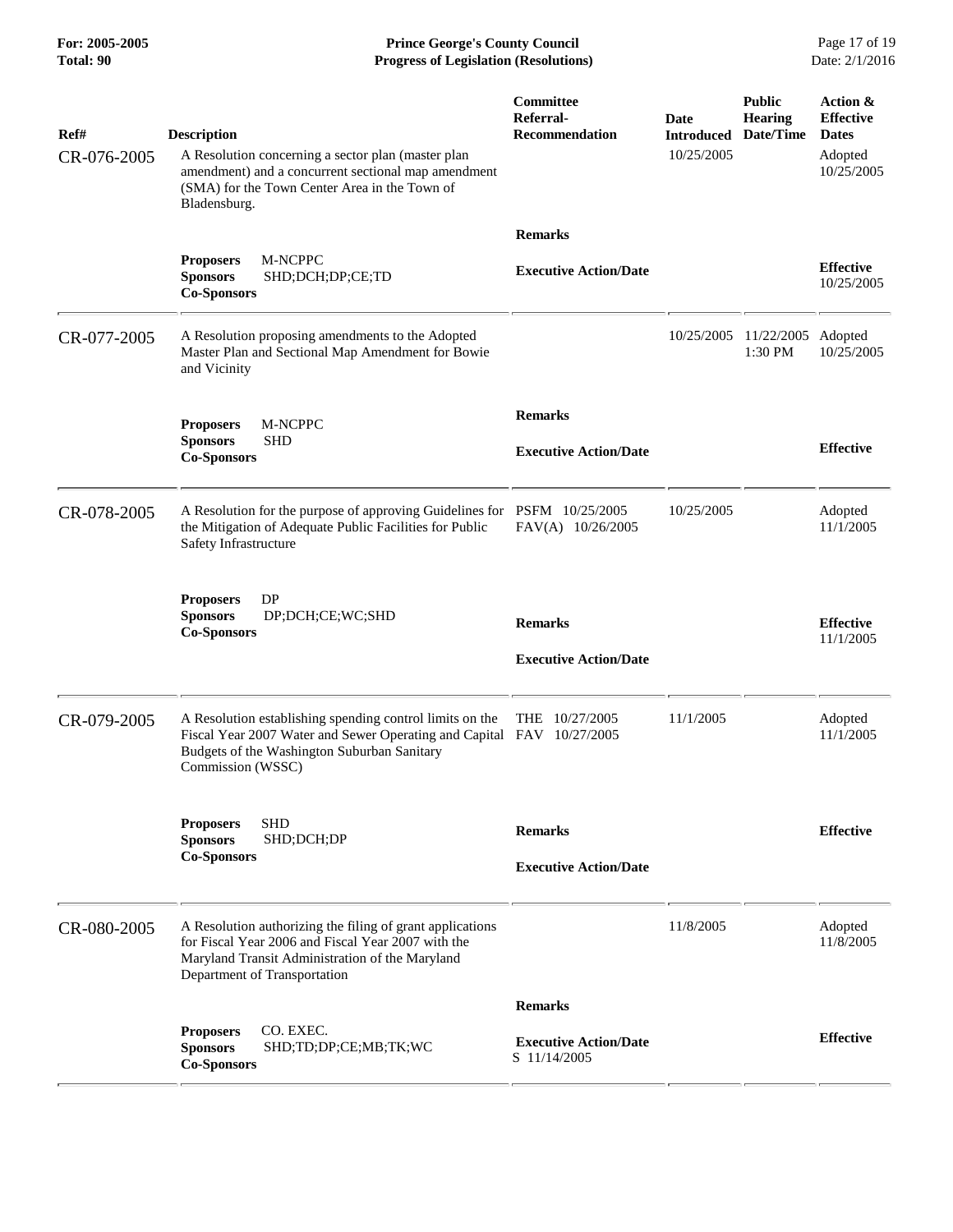**For: 2005-2005 Prince George's County Council** Page 18 of 19<br> **Prince George's County Council** Page 18 of 19<br> **Progress of Legislation (Resolutions)** Date: 2/1/2016 **Total: 90 Progress of Legislation (Resolutions)** 

| Ref#<br>CR-081-2005 | <b>Description</b><br>A Resolution amending the Prince George's County FY                                                                                                                                                                                                                                                                                           | Committee<br>Referral-<br><b>Recommendation</b><br>THE 11/8/2005 | Date<br><b>Introduced</b><br>11/8/2005 | <b>Public</b><br><b>Hearing</b><br>Date/Time<br>11/29/2005 | Action &<br><b>Effective</b><br><b>Dates</b><br>Adopted |
|---------------------|---------------------------------------------------------------------------------------------------------------------------------------------------------------------------------------------------------------------------------------------------------------------------------------------------------------------------------------------------------------------|------------------------------------------------------------------|----------------------------------------|------------------------------------------------------------|---------------------------------------------------------|
|                     | 2006 - 2010 Citizen Participation Plan.<br><b>DCH</b><br><b>Proposers</b><br><b>Sponsors</b><br>SHD;MB;WC;TD;CE;TH;TK;DP<br><b>Co-Sponsors</b>                                                                                                                                                                                                                      | FAV 11/16/2005<br><b>Remarks</b><br><b>Executive Action/Date</b> |                                        | 10:00 AM                                                   | 11/29/2005<br><b>Effective</b>                          |
| CR-082-2005         | A Resolution concerning State of Maryland Community<br>Investment Tax Credit Program for the purpose of<br>approving the project submitted by the Unitarian<br>Universalist Affordable Housing Corporation to the<br>Maryland Department of Housing and Community<br>Development for participation in the Department's<br>Community Development Tax Credit Program. | <b>Remarks</b><br><b>Executive Action/Date</b><br>S 11/21/2005   | 11/15/2005                             |                                                            | Adopted<br>11/15/2005<br><b>Effective</b>               |
|                     | <b>Proposers</b><br>DCH<br><b>Sponsors</b><br><b>DCH</b><br><b>Co-Sponsors</b>                                                                                                                                                                                                                                                                                      |                                                                  |                                        |                                                            |                                                         |
| CR-083-2005         | A Resolution concerning Sale/Leaseback Program Task<br>Force for the purpose of establishing a task force to study<br>the feasibility of a school construction sale/leaseback<br>program to provide infrastructure for the areas impacted<br>by residential development in the County                                                                               | <b>Remarks</b>                                                   | 11/29/2005                             |                                                            | Adopted<br>11/29/2005                                   |
|                     | DCH<br><b>Proposers</b><br><b>Sponsors</b><br><b>DCH</b><br><b>Co-Sponsors</b>                                                                                                                                                                                                                                                                                      | <b>Executive Action/Date</b>                                     |                                        |                                                            | <b>Effective</b>                                        |
| CR-084-2005         | A Resolution expressing the County Council's support of<br>proposed federal legislation addressing the Trafficking<br>Victims Protection Reauthorization Act of 2005 and the<br>End Demand for Sex Trafficking Act of 2005.                                                                                                                                         |                                                                  | 11/29/2005                             |                                                            | Adopted<br>11/29/2005                                   |
|                     |                                                                                                                                                                                                                                                                                                                                                                     | <b>Remarks</b>                                                   |                                        |                                                            |                                                         |
|                     | TK<br><b>Proposers</b><br><b>Sponsors</b><br>TK;TH;SHD;MB;WC<br><b>Co-Sponsors</b>                                                                                                                                                                                                                                                                                  | <b>Executive Action/Date</b>                                     |                                        |                                                            | <b>Effective</b>                                        |
| CR-085-2005         | A Resolution approving the application of the<br>Washington Area Community Investment Fund, Inc.<br>(WACIF) for financing through the Department of<br>Housing and Community Development Community<br>Legacy Financial Assistance Fund                                                                                                                              | <b>Remarks</b>                                                   | 11/29/2005                             |                                                            | <b>Effective</b>                                        |
|                     | <b>SHD</b><br><b>Proposers</b><br><b>Sponsors</b><br><b>Co-Sponsors</b>                                                                                                                                                                                                                                                                                             | See CR-3-2006<br><b>Executive Action/Date</b>                    |                                        |                                                            |                                                         |